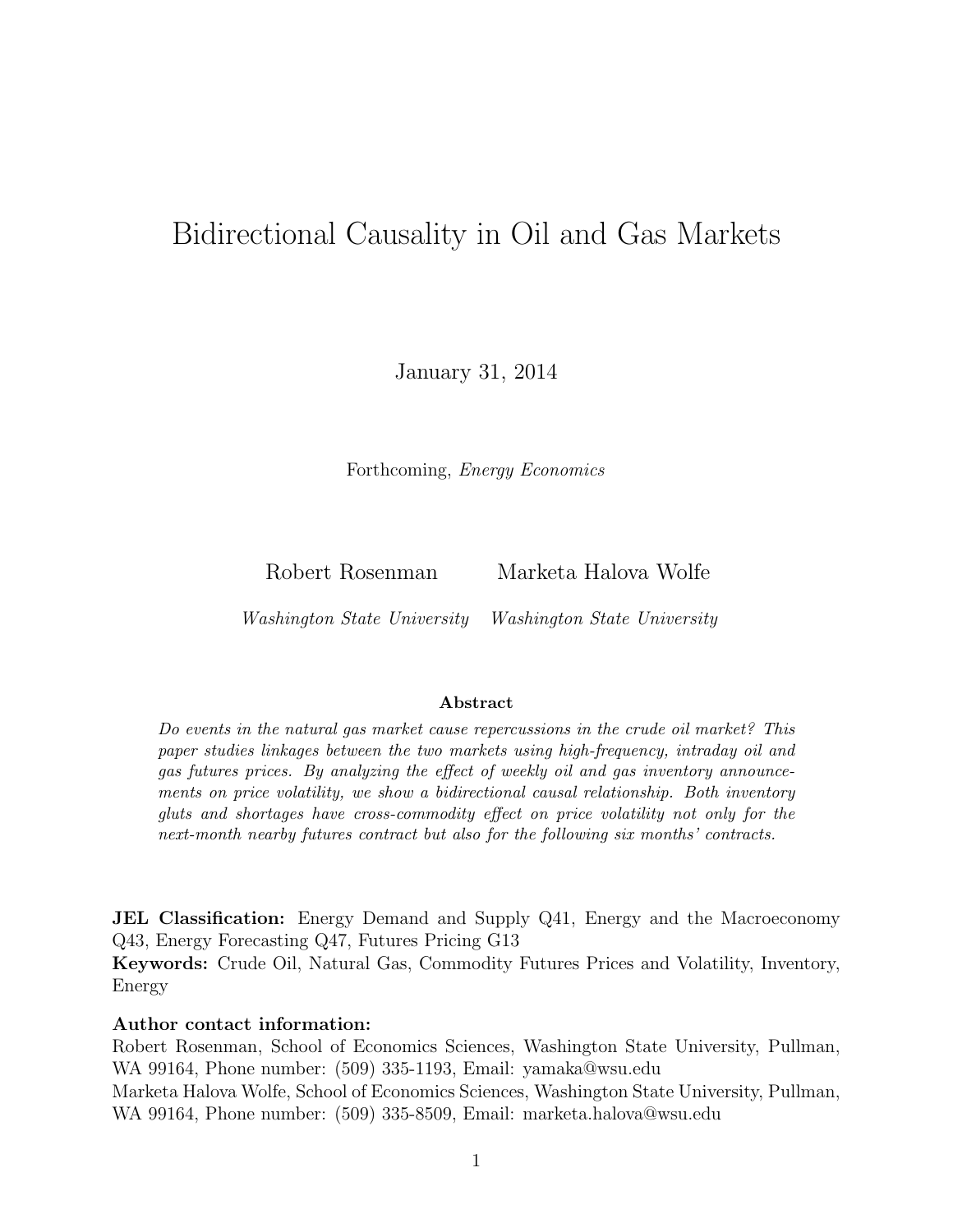# 1 Introduction

Weekly inventory reports made by the Energy Information Administration (EIA) of the Department of Energy are the key news announcements in the oil and gas markets. As such, they are closely followed by the energy industry. This paper uses these inventory announcements and high-frequency, intraday oil and gas futures prices to study linkages between the oil and gas markets and show a bi-directional causality. Both inventory gluts and shortages have a cross-commodity effect on futures prices for both the next-month nearby futures contract and the following six months' contracts.

The relationship between the oil and gas markets has been of interest to researchers before. Several papers have shown a cointegrating relationship between oil and gas prices (see, for example, Villar and Joutz, 2006, for a review of this literature). This paper goes further by analyzing how strongly specific fundamentals-based shocks from one market are transmitted to the other market. We show the gas market has a causal effect on the oil market in addition to the oil market affecting the gas market, a result that has not been shown before. We find that the effect of gas inventory announcements on oil price volatility is more than twice as strong as the effect of oil inventory announcements on gas price volatility. Moreover, the spillover effects from the gas market into the oil market, while small individually, amount to substantial swings in the values of futures contracts. These results add to, and sometimes differ from, studies that used lower frequency data, such as daily, weekly or monthly prices, and applied different empirical approaches, such as Grangercausality or cointegration procedures. For example, Asche, Osmundsen and Sandsmark (2007) analyzed monthly oil, gas and electricity prices in the U.K. from 1985 to 2002 and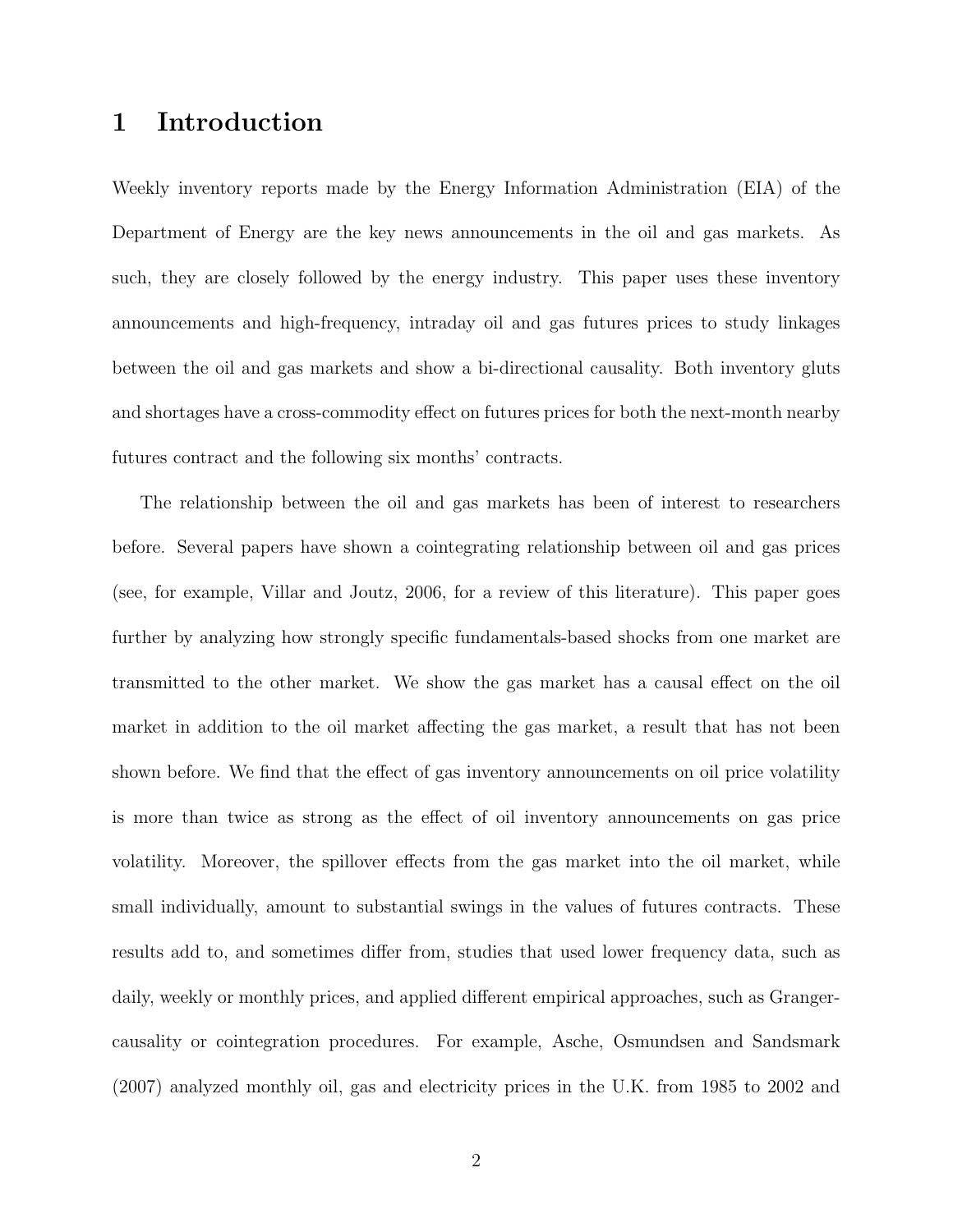concluded that the energy market was integrated with the oil price being the exogenous leading price. Similarly, Pindyck (2004) conducted Granger causality tests between daily oil and gas price volatility from 1990 to 2003 and concluded that the oil price affected the gas price but not the other way around.<sup>1</sup>

Economic theory suggests there should be bidirectional causality between oil and gas markets for several reasons as outlined by Villar and Joutz (2006). From the demand perspective, oil and gas are substitutes because portions of both the power generation and industrial sectors have the ability to switch between gas and products refined from crude oil as the production input. An increase in the relative price of one energy source might move some firms to the other source. The situation is more complex from the supply perspective. An increasing oil price will simultaneously exert positive and negative pressures on the gas price. Oil and gas are often jointly produced from the same underground reservoirs. If the oil price increases, then potentially gas supply will also increase with new drilling for oil. As a result, this could push gas prices lower. At the same time, however, an increasing oil price may intensify competition for resources, such as drilling rigs, production facilities, and engineering and operations staff, used in exploration and production of both oil and gas, causing an increase in the cost of supplying gas, and hence having a commensurate impact on its price. Which effect is stronger is an empirical question.

Understanding the linkages between the two energy markets has increasing importance as evolving energy policies promote natural gas as a cleaner fuel and a domestic source of

<sup>1</sup>Several studies analyzed the effect of own inventory announcements on energy prices, although none focused on the cross-commodity effect between oil and gas markets. Generally, these studies find that oil inventory announcements affect the oil price and gas inventory announcements affect the gas price (Chang, Daouk and Wang, 2009 and Bjursell, Gentle and Wang, 2009 for oil, and Linn and Zhu, 2004, Ates and Wang, 2007, Mu, 2007, Gregoire and Boucher, 2008, Bjursell, Gentle and Wang, 2009, and Gay, Simkins and Turac, 2009 for gas).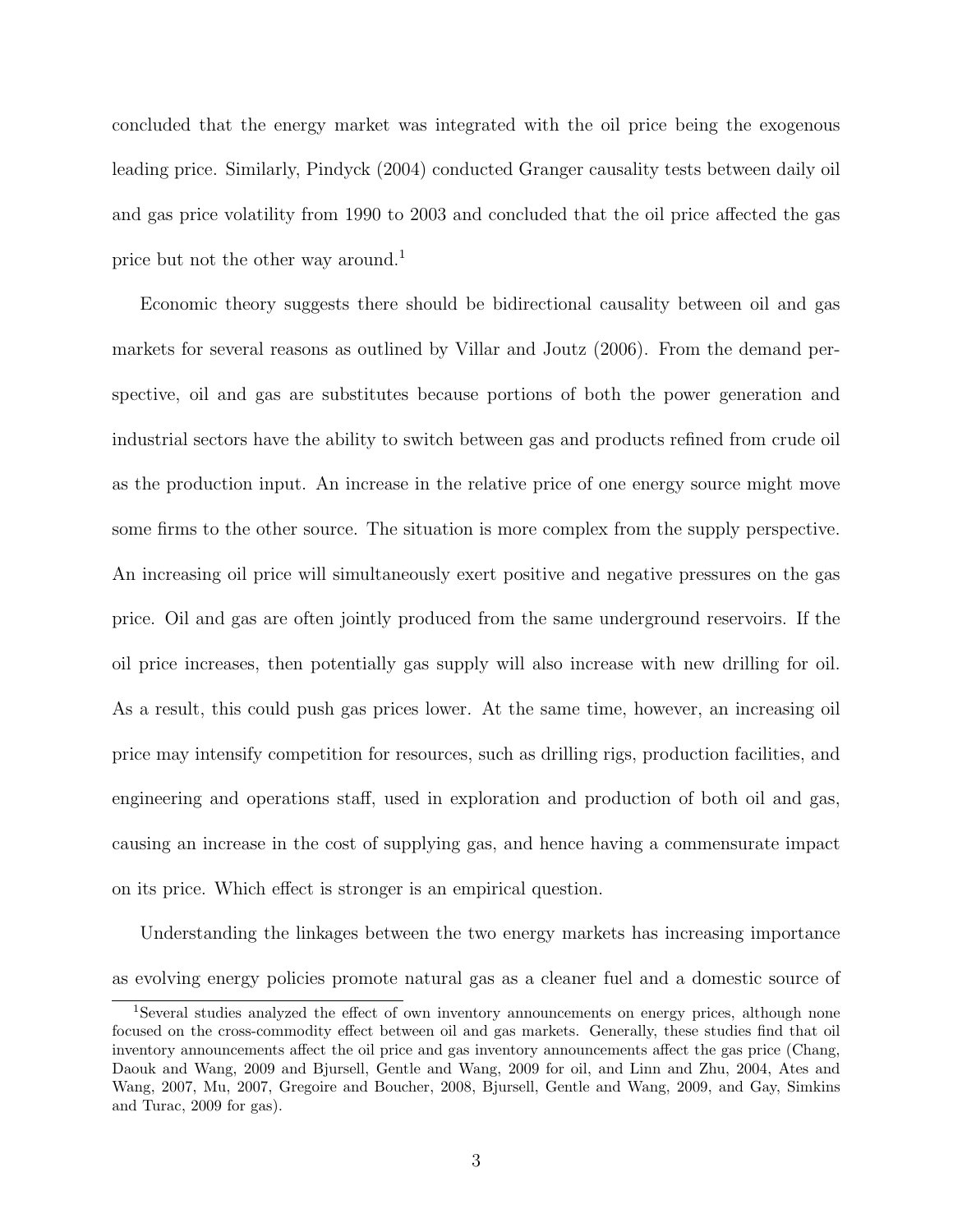energy, leading to the energy mix in the U.S. changing in favor of gas. In 2003, crude oil and natural gas comprised 40% and 23% of the U.S. energy consumption, respectively. By 2010, the mix between oil and gas has changed to  $37\%$  and  $25\%$ , respectively.<sup>2</sup> This trend is likely to continue as North America has witnessed unprecedented discoveries of shale gas in the last several years. In addition, trading in the oil and gas futures markets has increased dramatically, ranking the oil and gas futures as the first and the second largest energy futures, and the first and the ninth largest commodity futures by volume in 2008, respectively.<sup>3</sup> Understanding of how commodity markets relate to one another can help policy-makers, consumers and investors more efficiently incorporate risk spillovers into their decisions.

# 2 Methodology

To study linkages between the oil and gas markets, we use high-frequency, intraday oil and gas futures prices. Our choice of the 10-minute time interval trades off noise due to the data microstructure and loss of information. One approach, the volatility signature plot technique, graphs the scaled realized volatility (daily average of squared returns), against time intervals in multiples of one minute (Andersen, Bollerslev, Diebold & Labys, 2000). We choose the 10-minute interval as the appropriate length since realized volatility stabilizes at that interval length.<sup>4</sup>

<sup>2</sup>EIA Annual Energy Review 2010.

<sup>3</sup>Futures Industry Magazine Annual Volume Survey: 2008 A Wild Ride.

<sup>4</sup>See Dacorogna, Gencay, Muller, Olsen and Pictet (2001) for a discussion of scaling factors. Also, note that the realized volatility is used only to choose the appropriate interval. It is not used in the regressions. The dependent variable in the volatility regressions is defined as the absolute return. As a robustness check, the regressions are repeated using 15-minute and 30-minute intervals. The results do not change materially.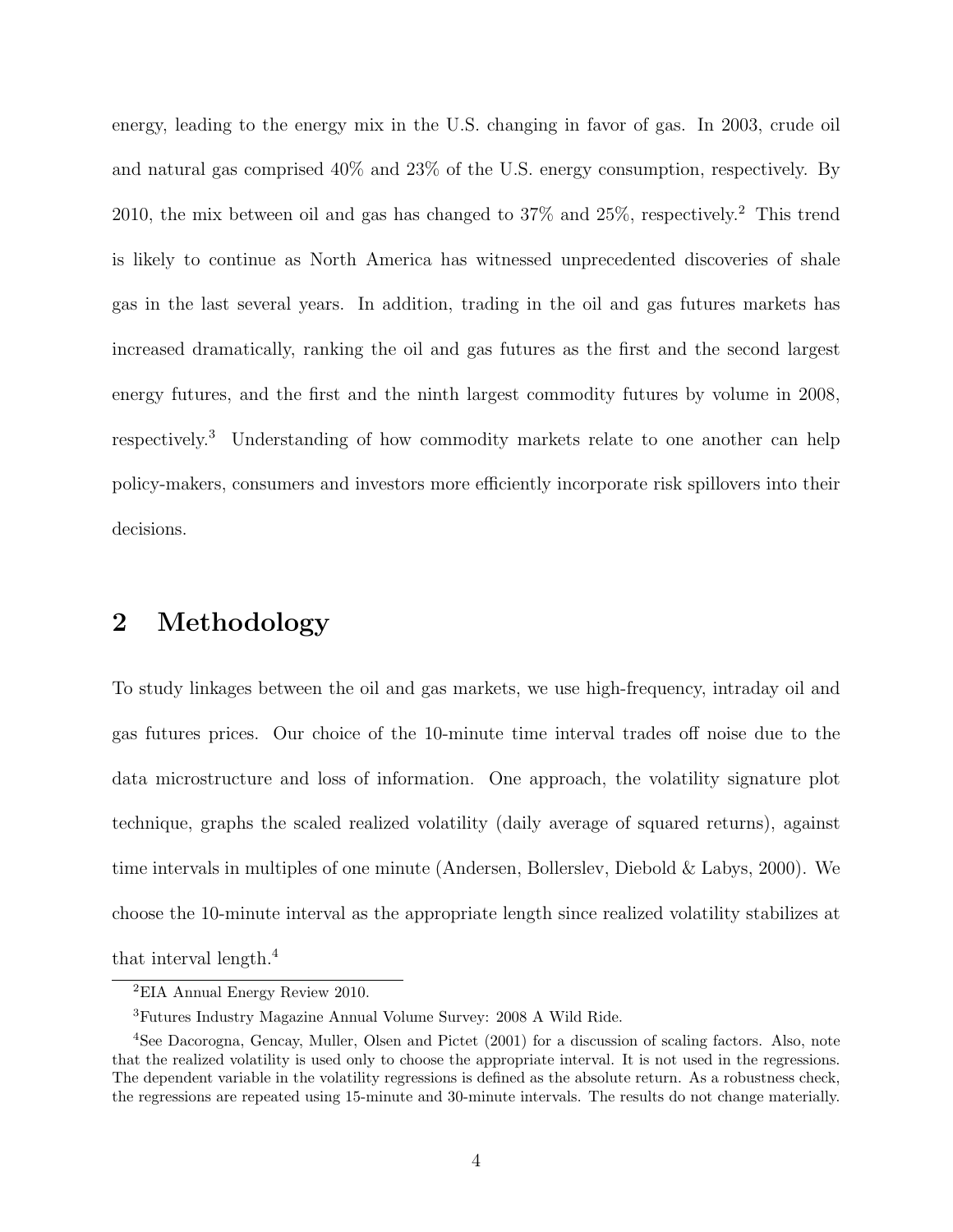Oil trading ceases on the third business day prior to the twenty-fifth calendar day of the month preceding delivery. At expiration, oil has to be physically delivered to Cushing, OK. Gas trading ceases three business days prior to the first day of the delivery month. At expiration, gas has to be physically delivered to Henry Hub, LA. Very few market participants make physical delivery at contract expiration opting instead to roll over positions into a new contract. We create a continuous record of the futures contract prices by using current contracts until expiration date. Because trading may be thin during the last few days before the contract expiration date, we tested switching to the next contract as soon as its daily contract volume exceeds the current contract volume as an alternative method for creating a continuous record of prices. The results do not materially differ between the two methods, so only the results using the expiration date method are reported.

As is customary in these studies, we measure volatility as the absolute value of returns,  $|R_j|$ , where  $R_j$  is the difference between the log price at the end of interval j and the log price at the end of interval  $j$ -1:  $R_j \equiv \ln(P_j) - \ln(P_{j-1})$  where  $P_j$  is the price at the end of period j. To validly undertake hypothesis testing about the regression parameters, we test for stationarity of the return series. The series is stationary as gauged by an augmented Dickey-Fuller test.

Following Ding, Granger and Engle (1993), Ederington and Lee (1993), Gwilym, McMillan and Speight (1999), McKenzie (1999), Bollerslev, Cai and Song (2000), and Ederington and Guan (2005), we measure the response of volatility to unexpected changes in inventories.

Using unexpected changes in inventories assumes efficient markets, implying that only the unanticipated component of news announcements matters: the anticipated component has already been built into market participants' price forecasts. The unexpected component is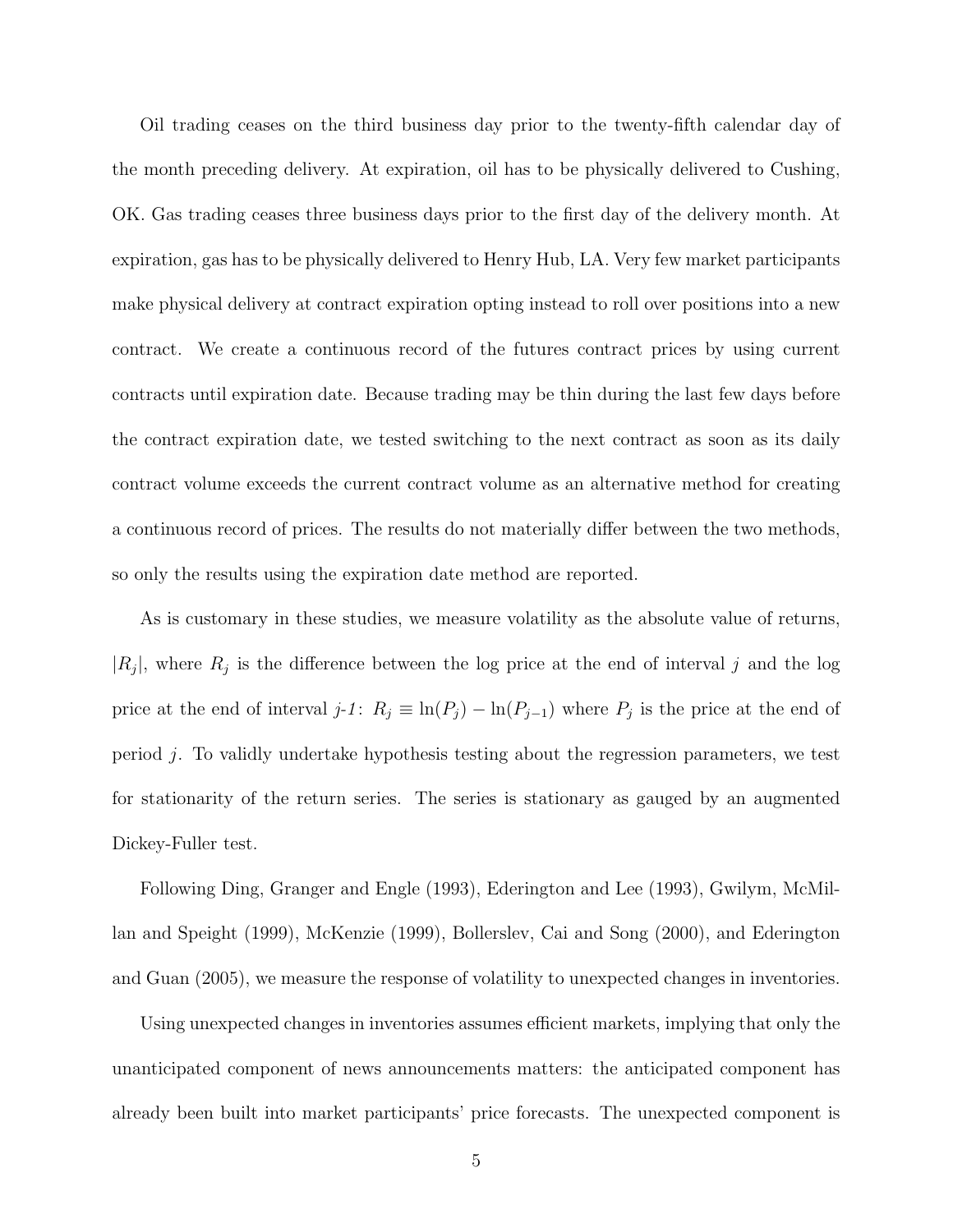the difference between the actual value,  $A_{kj}$ , and the expected value,  $E_{kj}$ , where  $k \in \{O, G\}$ stands for oil and gas announcements. To come up with a common metric of "surprise" for oil and gas, which are measured, respectively, in thousands of barrels and billions of cubic feet, the unexpected component is divided by the actual value and then multiplied by 100. The resulting "surprise",  $S_{kj} \equiv \frac{A_{kj}-E_{kj}}{A_{ki}}$  $\frac{j - E_{kj}}{A_{kj}} \times 100$ , is the percentage of actual inventory by which the expected inventory falls short of actual inventory.<sup>5</sup> Measuring surprise this way means that a positive surprise occurs when the analysts under-forecast inventory. We call this an inventory glut. A negative surprise, which we term an inventory "shortage", occurs when the analysts over-forecast inventories.

To allow for the possibility of asymmetric reaction of the price volatility to shortages and gluts, indicators,  $I(S_{kj} > 0)$ , are created that take on value of 1 if  $S_{kj} > 0$  and 0 otherwise. These indicators are then multiplied by the surprise, i.e.,  $S_{kj} \times I(S_{kj} > 0)$  and used as an additional explanatory variable in our equation measuring volatility response to surprises. This means the coefficient on the surprise,  $S_{kj}$ , measures the effect of a shortage while the sum of the coefficients on  $S_{kj}$  and  $S_{kj} \times I(S_{kj} > 0)$  measures the effect of a glut.<sup>6</sup>

The effect of the surprise is analyzed using ordinary least squares (OLS) regression. Several control variables are also included in the regressions. As suggested by Andersen, Bollerslev, Diebold and Vega (2003), lags of surprise and dependent variable are added to allow for autocorrelation.

<sup>&</sup>lt;sup>5</sup>Balduzzi, Elton and Green (2001) implement another methodology for standardizing announcement units. They divide the difference between the actual and expected values by its sample standard deviation  $\sigma_k$  and interpret the coefficient as the change in oil price return for one standard deviation change in the surprise. In this paper, dividing by the actual value is preferred to allow for interpreting the surprise as a percentage deviation of the expectation from the actual value.

<sup>&</sup>lt;sup>6</sup>Except for Gregoire and Boucher (2008), who analyze only the effect of gas inventory announcements on gas price using daily data, previous papers have not distinguished between inventory gluts and shortages.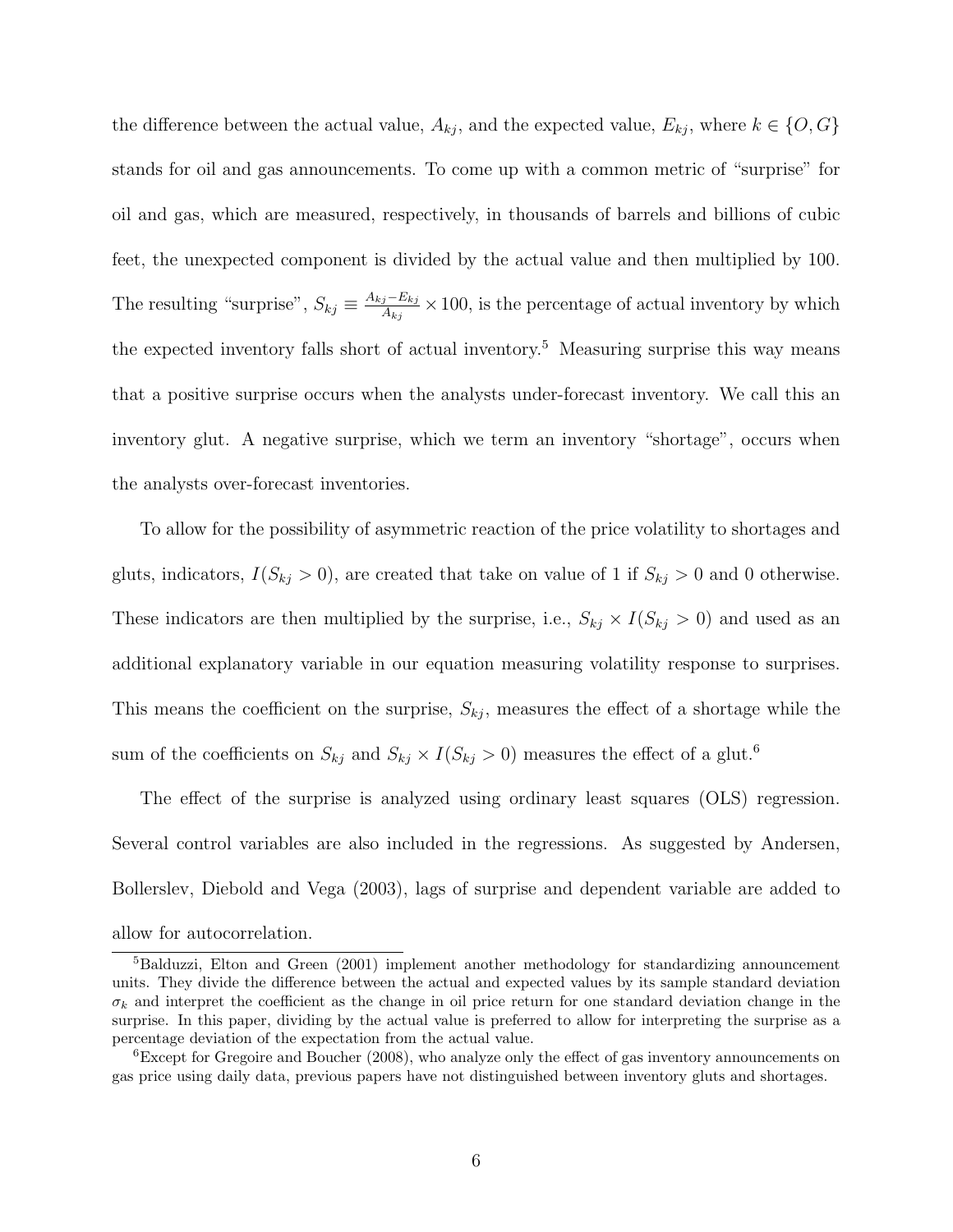A beginning-of-day dummy is included to account for unusual price movements at the beginning of the day. This dummy takes on the value of 1 during the first interval of the day and 0 in all other intervals. An end-of-day dummy is included in the same way to account for unusual price movements at the end of the day. These time-of-the-day effects have been identified in many financial markets, for example by Becker, Finnerty and Kopecky (1993), Bollerslev, Cai and Song (2000), and Linn and Zhu (2004). Alternative specifications are run where the beginning-of-day (end-of-day) dummy takes on the value of 1 for the first (last) two and three intervals. The results do not change.

A first-trading-day dummy is included that takes on the value of 1 in all intervals on the day after a non-trading day, i.e., after a weekend or a holiday, to allow for effects due to the market being closed for an extended period of time. A trader composition variable, defined as the ratio of non-commercial financial traders volume to the traditional commercial traders volume, is added to account for a change in the composition of firms trading oil futures. As documented by Buyuksahin et al (2008), the proportion of non-commercial financial traders has been on the rise and the proportion of traditional commercial traders has declined. The three-month Treasury bill rate is included to account for the cost of holding inventory (Pindyck, 2004). Trading volume (measured in 1000s of executed contracts) is added to account for various unobservable sources of volatility. We tried both contemporaneous and lagged volume as a control variable. The results were very similar and the lagged volume specification is reported in this paper. Additional controls for unobservable sources of general market volatility including the daily Chicago Board Options Exchange Volatility Index (VIX) and intraday returns and absolute returns on S&P 500 futures did not change results of the analysis.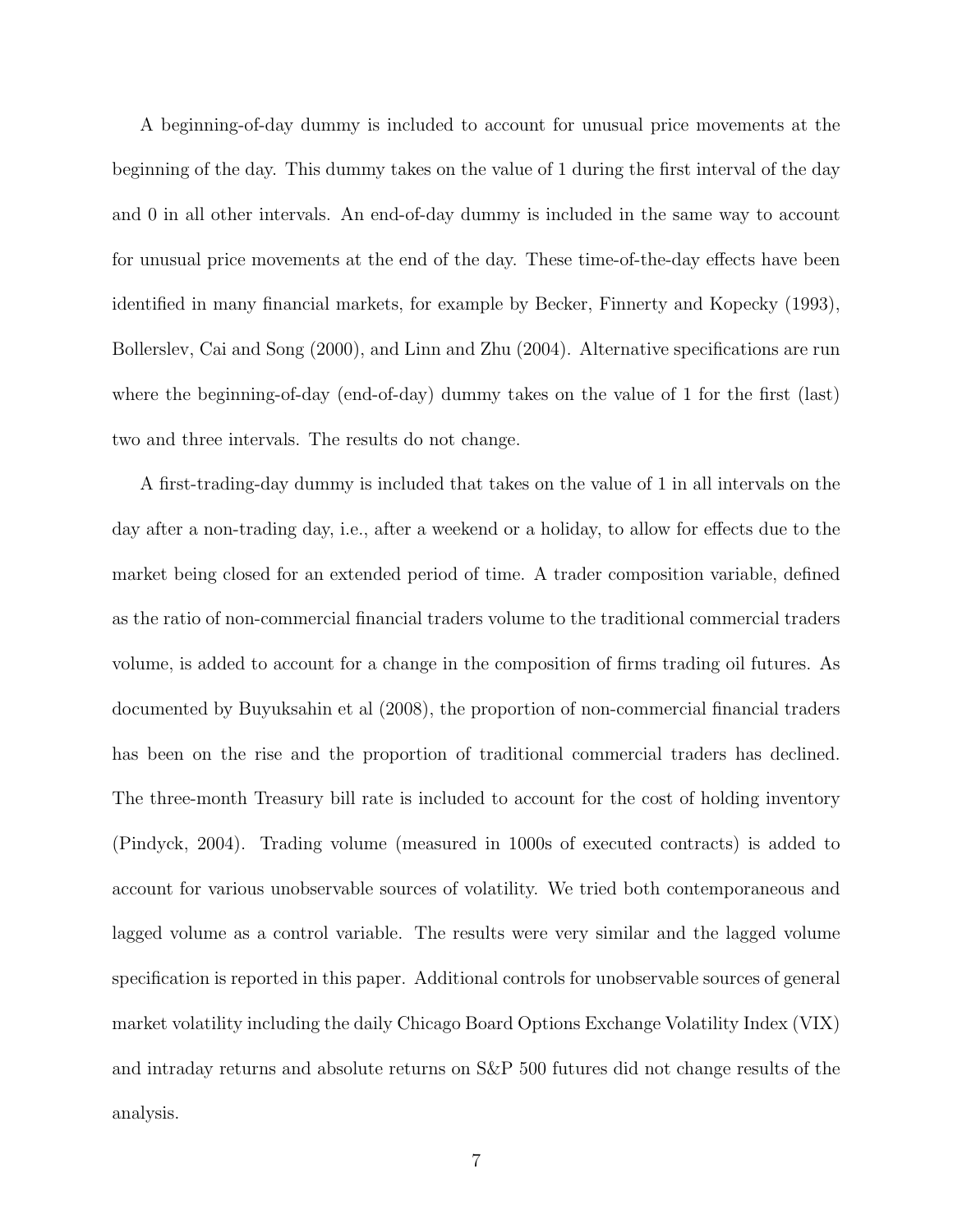Control variables for gasoline inventory, distillate fuel oil (referred to as "distillate") inventory and refinery utilization are also included because these data are released at the the same time as the oil inventory data, hence their announcements could possibly provide additional information that could affects futures prices.<sup>7</sup> There are no other weekly announcements made by any U.S. government agency which coincide with the oil and gas inventory announcements.

For both oil and gas we estimate separate regression equations:

$$
|R_j| = \alpha + \sum_{i=1}^{I} \beta_i |R_{j-i}| + \sum_{k=1}^{K} \sum_{l=0}^{L} \gamma_{kl} S_{k,j-l} + \sum_{k=1}^{K} \sum_{l=0}^{L} \delta_{kl} S_{k,j-l} \times I(S_{k,j-l} > 0) + \sum_{m=1}^{M} \theta_m \{Z_m\} + \varepsilon_j
$$
 (1)

where  $\{k\}$  includes oil, gas, gasoline, distillate and refinery utilization, i and l stand for lags of absolute returns and surprises, respectively, and  $\{Z_m\}$  includes dummies for the beginningof-day, end-of-day and the first-trading-day, and controls for trader composition, three-month Treasury bill rate, lagged volume, VIX, and S&P 500 return and absolute return.<sup>8</sup>

Newey-West standard errors are used to account for heteroskedasticity and autocorrelation in the error term  $\varepsilon_j$ . There is no endogeneity from a two-way relationship between oil (or gas) prices and oil (or gas) inventory because the variable on the right-hand side is the unanticipated component of the inventory changes. As such, inventory surprises cannot be a causal factor for the decisions of the market participants.

<sup>7</sup>Distillate includes diesel fuels used in on-highway engines, e.g., automobiles and trucks, and off-highway engines, e.g., railroad locomotives and agricultural machinery, as well as fuel oils used for heating and power generation. Refinery utilization is defined by the EIA as the ratio of gross inputs used in the atmospheric oil distillation units to the operable capacity of the units. The Weekly Petroleum Storage Report includes other data, e.g., propane inventory and jet fuel inventory. However, Bloomberg does not conduct surveys for these commodities. Therefore, they cannot be included in the regression. It is unlikely they would have a major effect on the results of this paper.

<sup>8</sup>33 lags are used since a trading day includes 33 10-minute intervals. In an alternative specification, the model is modified to include lagged cross-commodity terms, i.e., the *oil* price volatility equations include gas price volatility lags. The results do not change and they are not sensitive to the number of lags.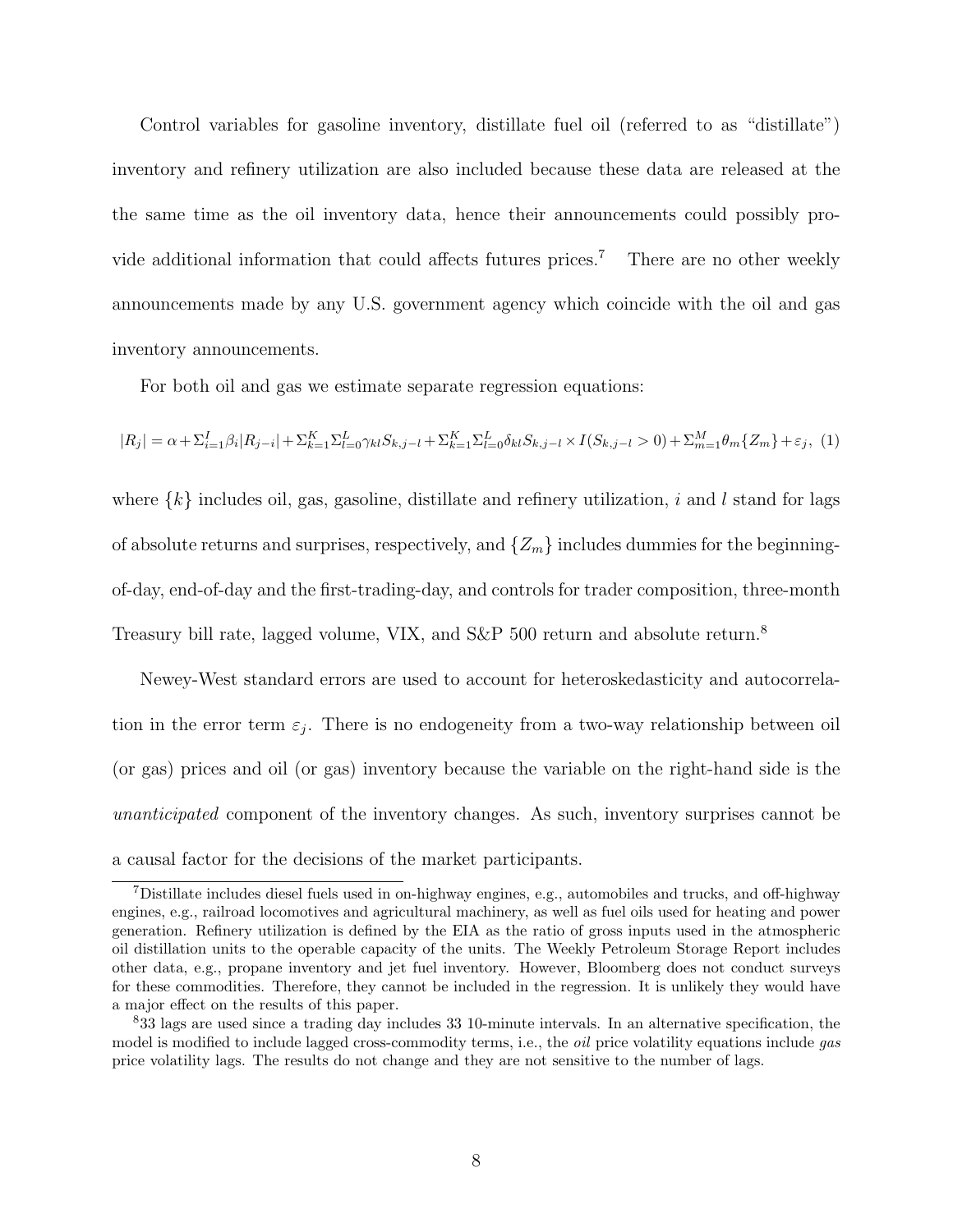# 3 Data

Our price data consists of weekday transactions prices from 9 a.m. to 2:30 p.m. ET for oil futures with maturities of one month to nine years and gas futures with maturities of one month to 12 years traded on NYMEX during the period from June 13, 2003 to September 24, 2010.<sup>9</sup> There are 27 and 33 intervals within a trading day depending on whether the market opened at 10 a.m. or 9 a.m.  $ET<sup>10</sup>$ . This proprietary data is provided by Tick Data, Inc., a company that specializes in intraday time series data for equities, futures and options. The data are transaction data, i.e., not bid-ask quotes.<sup>11</sup>

In our sample period, there are 20 days when the NYMEX market closes earlier than normal, usually due to an upcoming holiday. These days are eliminated to prevent skewing intraday patterns. Only 0.20% and 0.45% of all observations for the oil and gas nearby contracts, respectively, are missing because no trade occurred in a 10-minute interval. These missing prices are set equal to the previous prices. The resulting sample contains 54,884 10-minute intervals on 1,826 days, a period of 380 weeks.

The data on the U.S. oil and gas inventory come from, respectively, the Weekly Petroleum Status Report and the Weekly Natural Gas Report, both published by the EIA based on companies submitting weekly forms stating their current inventory, as mandated by law.<sup>12</sup>

<sup>&</sup>lt;sup>9</sup>The sample starts as of June 13, 2003 because Bloomberg surveys of market expectations are not available for oil prior to this date. This sample period is interesting because it captures a recent period of high volatility in energy prices.

 $10$ Until January 31, 2007, the trading day starts at 10:00 a.m. ET whereas after January 31, 2007, the trading day starts at 9:00 a.m. A variable added to control for this change was insignificant at conventional p-values. Night trading is not analyzed in this paper since the day and night trading sessions may differ from the information arrival standpoint.

<sup>&</sup>lt;sup>11</sup>Oil and gas futures contracts are also traded on the InterContinental Exchange (ICE) in London. This paper focuses on the NYMEX futures data because the NYMEX market is approximately twice as liquid as the ICE market during the sample period.

<sup>&</sup>lt;sup>12</sup>Only commercial inventory is considered in this paper. The Strategic Petroleum Reserves (SPR) held by the U.S. government are excluded since weekly changes in the SPR inventory on average amount to only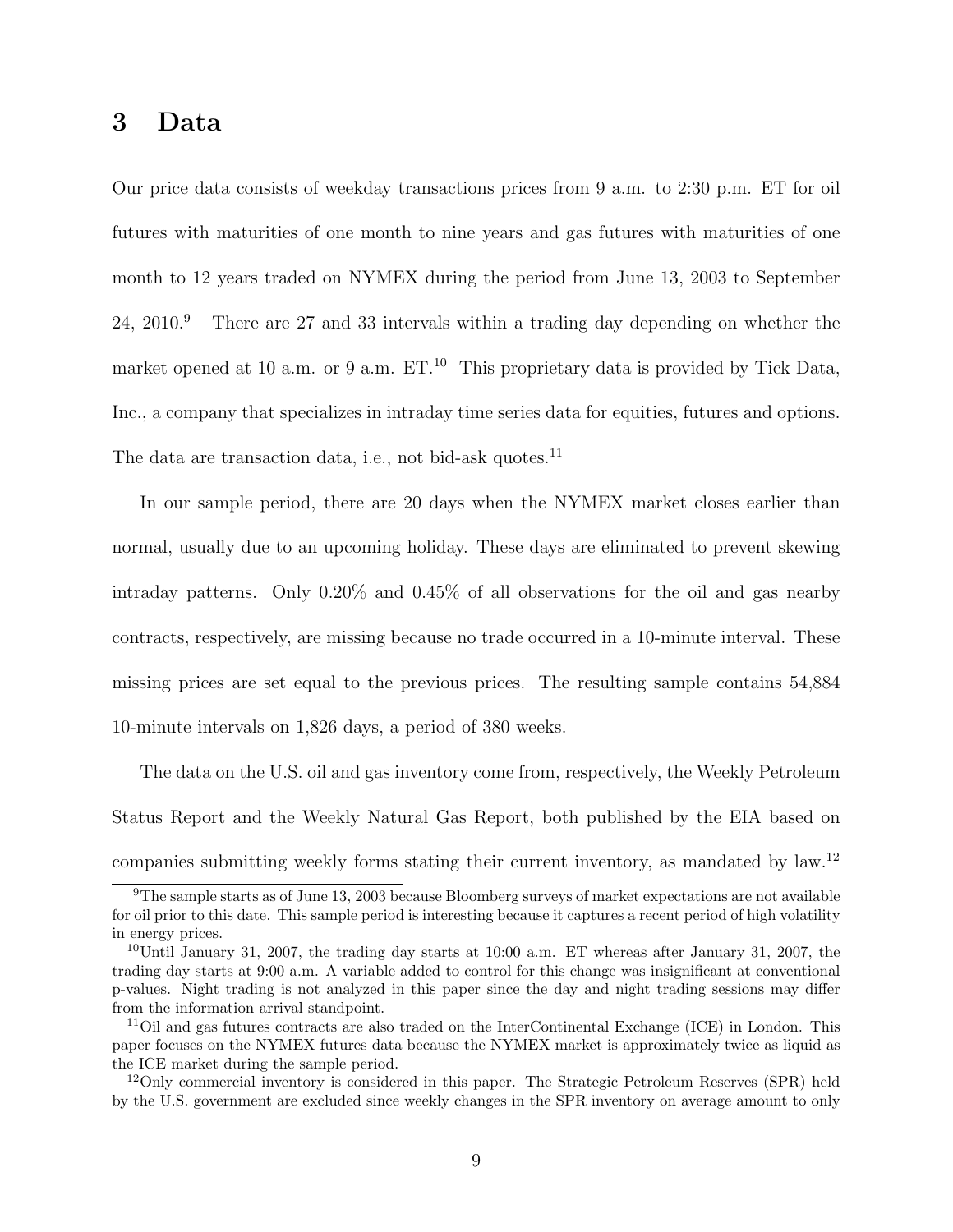The oil report is released weekly on Wednesday at 10:30 am ET for the week ending on the previous Friday. <sup>13</sup> The data are in thousands of barrels. The gas report is released weekly on Thursday at 10:30 am ET for the week ending on the previous Friday unless Thursday falls on a public holiday. The data are in billions of cubic feet.

Our market expectations data of oil inventories are the median forecasts of Bloomberg's weekly survey of approximately twenty industry experts of expected EIA reported oil inventory (excluding the Strategic Petroleum Reserves). This paper uses the median forecast. The survey is published on Monday or Tuesday, prior to the actual values being released by the EIA. Similarly, Bloomberg conducts a weekly survey of approximately twenty-five industry experts asking them what they expect the gas inventory to be once released by the EIA. We again use the median forecast.

Statistics for the oil inventory surprise,  $S_O$ , and the gas inventory surprise,  $S_G$ , are summarized in Table 1. In our sample period, there are no observations where the inventory surprise variables,  $S_O$  and  $S_G$ , are exactly zero. The mean values of these variables are close to zero, so it appears that the Bloomberg survey can be considered unbiased, i.e., the analysts do not systematically overforecast or underforecast inventories.

Table 1: Summary statistics for oil and gas inventory surprise variables

|                                                                        | Min |  | Max   Mean   Standard Deviation |
|------------------------------------------------------------------------|-----|--|---------------------------------|
| Oil inventory surprise, $S_O$   -2.85%   2.82%   - $.02\%$             |     |  | $.94\%$                         |
| Gas inventory surprise, $S_G$   -1.55%   $2.\overline{93\%}$   $.05\%$ |     |  | $.46\%$                         |

<sup>3%</sup> of the weekly commercial inventory changes during the sample period.

<sup>&</sup>lt;sup>13</sup>If Monday, Tuesday or Wednesday fall on a public holiday, the report is released on the following Thursday at 11:00 am ET. These holiday weeks are skewing the intraday pattern graph in Figure 1. The regressions are correct because the data show the inventory reports on the days and intervals when they are actually released. As a robustness check, however, these weeks are eliminated from the data. The results do not change materially. The results reported in this paper include the holiday weeks.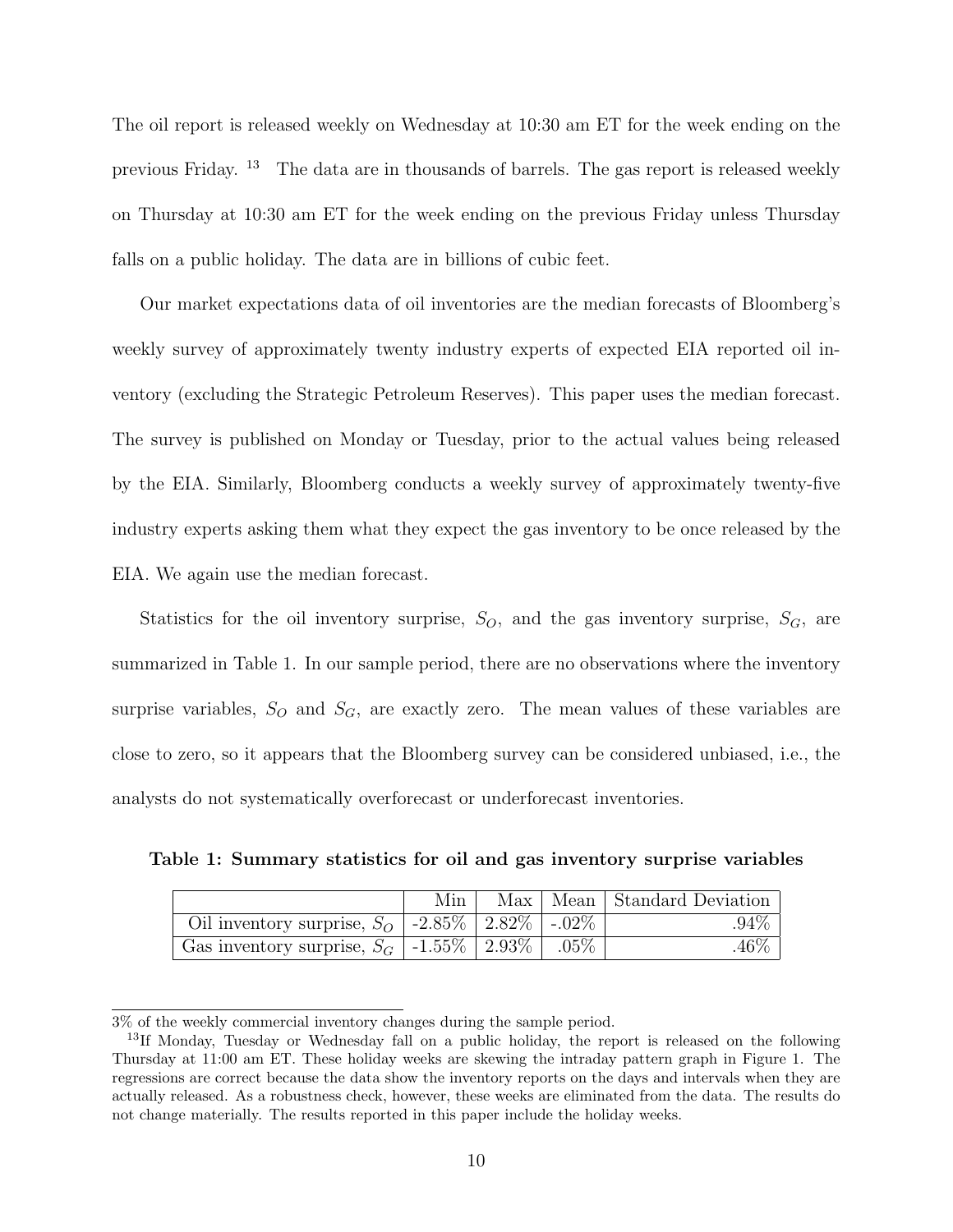# 4 Results

### 4.1 Oil Price Volatility

### 4.1.1 Intraday Pattern Graphs

Figure 1 shows the intraday pattern of oil price volatility. In panel a), absolute returns for each 10-minute interval are averaged across all days in the data sample. In addition to a U-shaped pattern corresponding to the market opening and closing, one feature stands out. The 10:40 a.m. interval shows a spike in volatility. Panels b), c) and d) display the intraday pattern of volatility by day. Panel b) gives the absolute returns for each interval averaged only for Mondays. While the U-shaped pattern is still visible, the 10:40 a.m. spike disappears. The graphs for Tuesdays and Fridays, not shown in this paper, look similar. Panel c) shows the intraday volatility pattern for Wednesdays (the day when the Weekly Petroleum Storage Report is released at 10:30 a.m.) Bjursell, Gentle and Wang (2009) find the 10:40 a.m. spike is due to the oil inventory news announcement. However, panel d) for Thursdays shows a similar pattern, albeit with a smaller magnitude. We hypothesize that the 10:40 a.m. spike is due to the release of the Weekly Natural Gas Storage Report at 10:30 a.m., suggesting that gas market surprises affect oil futures prices, something that has not been observed in previous research. <sup>14</sup>

<sup>&</sup>lt;sup>14</sup>The fact that the data sample includes the period from June 13, 2003 till January 31, 2007 when the market opened at 10 a.m. as well as the period from February 1, 2007 till September 24, 2010 when the market opened at 9 a.m. creates a "double-U" because the volatility is higher after 9 a.m. and after 10 a.m. The smaller spike on Thursdays in the 11:10 a.m. interval is due to the Weekly Petroleum Storage Report being released on Thursdays at 11:00 a.m. if Monday, Tuesday or Wednesday fall on a holiday, as discussed in Section 3.2.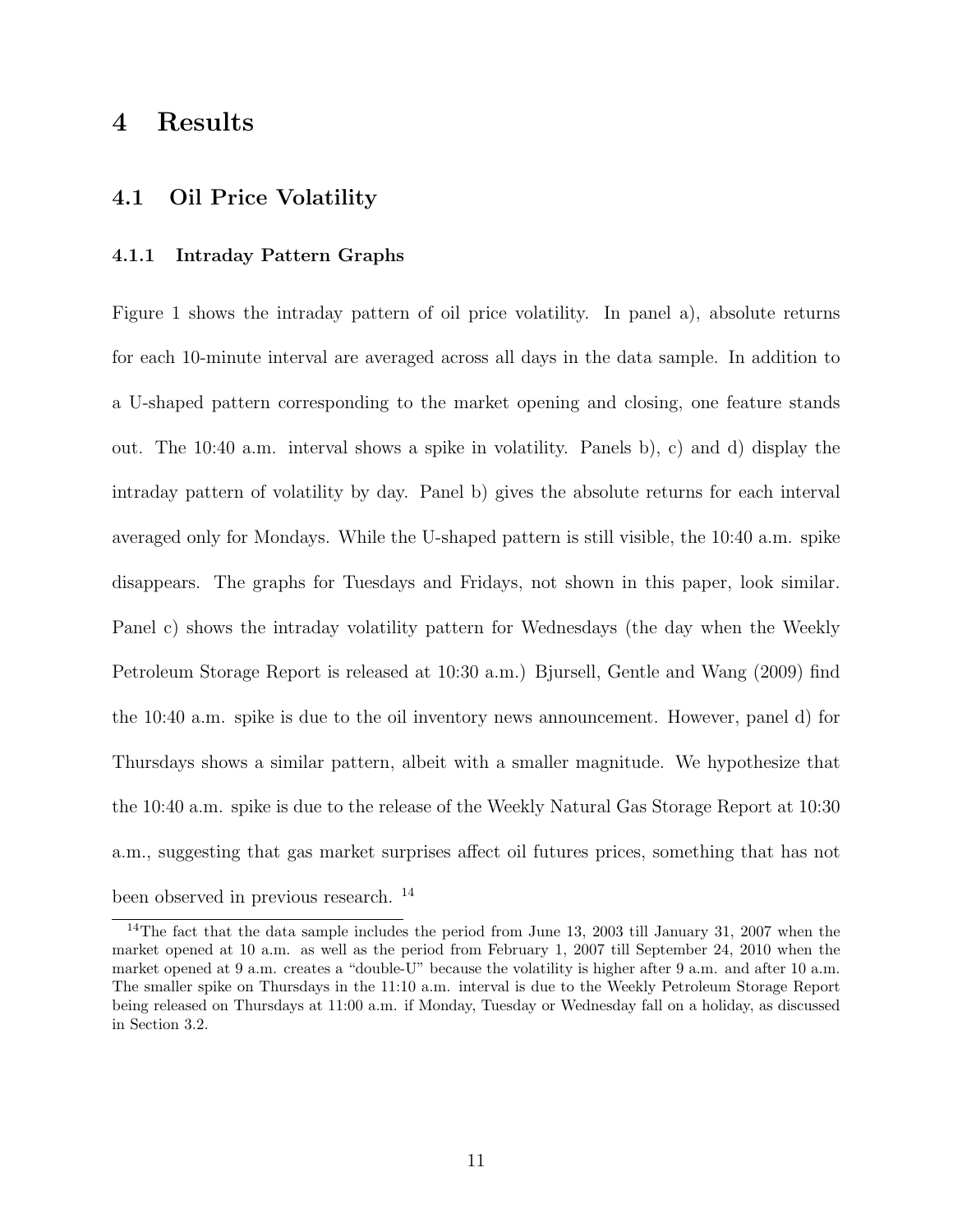

### Figure 1: Intraday pattern of oil price volatility

Notes: This figure shows the intraday pattern of the NYMEX crude oil nearby contract futures price volatility. The volatility is defined as the absolute return. The first interval is not displayed to avoid skewing the graphs by the overnight gap as the first interval is affected by not only the first ten minutes of the trading day but also the period since the market closed on the previous day. Source: Tick Data, Inc.

#### 4.1.2 Cross-Commodity Effect

Table 2 shows results for the price volatility of the oil nearby futures contract. Specification (1) includes the oil inventory variables as well as control variables that have been used in other papers to explain the oil price volatility, as described in Section 4. The oil glut variable stands for the situation in which  $S_{kj} > 0$  (actual inventorys exceeded expected inventory) and the oil shortage variable stands for the situation in which  $S_{kj} < 0$  (expected inventory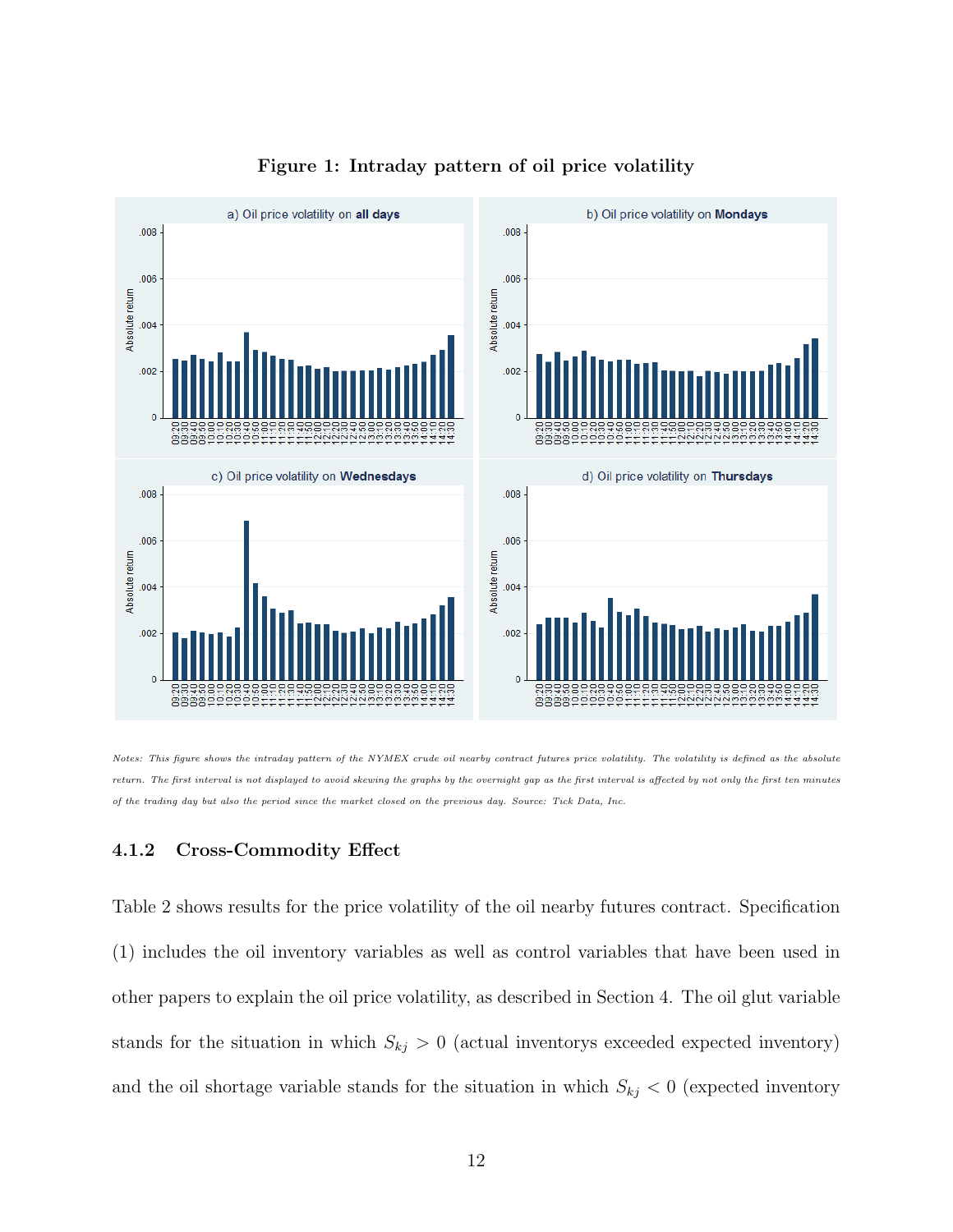exceeded actual inventory). The coefficient of -.00425 on the oil shortage means that when analysts overforecasted actual inventory by  $1\%$ , there was an .00425 increase in volatility.<sup>15</sup> The coefficient of  $+.00626$  on the oil glut indicates that an under forecast of the actual inventory by 1% caused an .00626 increase in volatility.

|                                  | $\left( 1\right)$      | $\left( 2\right)$ | $\left( 3\right)$      |
|----------------------------------|------------------------|-------------------|------------------------|
| Oil shortage                     | $***-0.0425$           | ***-.00426        | ***-.00231             |
| $S<0$                            | (.00051)               | (.00051)          | (.00066)               |
| $\overline{Oil}$ glut            | $***.00626$            | $***.00627$       | $***.00433$            |
| S>0                              | (.00074)               | (.00074)          | (.00077)               |
| $\overline{\text{Gas}}$ shortage |                        | $*$ $-.00205$     | $***-0.00209$          |
| S<0                              |                        | (.00075)          | (.00075)               |
| Gas glut                         |                        | $***.00191$       | $***.00194$            |
| S > 0                            |                        | (.00052)          | (.00053)               |
| Gasoline shortage                |                        |                   | $***-0.0107$           |
| S<0                              |                        |                   | (.00048)               |
| Gasoline glut                    |                        |                   | $***.00212$            |
| S > 0                            |                        |                   | (.00068)               |
| Distillate shortage              |                        |                   | $***-00139$            |
| S<0                              |                        |                   | (.00062)               |
| Distillate glut                  |                        |                   | $*00093$               |
| S>0                              |                        |                   | (.00051)               |
| Beg-of-day dummy                 | $***.00795$            | ***.00796         | $***.00797$            |
|                                  | (.00026)               | (.00026)          | (.00026)               |
| End-of-day dummy                 | $***.00098$            | $***.00099$       | $***.00100$            |
|                                  | (.00008)               | (.00008)          | (.00008)               |
| Trader composition               | ***-.00010             | $***-.00010$      | *** <sub>-.00010</sub> |
|                                  | (.00003)               | (.00003)          | (.00003)               |
| T-bill rate                      | *** <sub>-.00008</sub> | $***-.00008$      | $***-0.00008$          |
|                                  | (.00001)               | (.00001)          | (0.00001)              |
| Volume 1st lag                   | $***.00006$            | $***.00006$       | $***.00006$            |
|                                  | (.00001)               | (.00001)          | .00001                 |
| $ \overline{R}_i $ 1st lag       | $***.07220$            | $***.07248$       | $* * * 0.07239$        |
|                                  | (.01127)               | (.01129)          | (.01130)               |
| $\overline{R^2}$                 | 0.27                   | 0.28              | 0.28                   |
| RMSE                             | 0.00318                | 0.00317           | 0.00317                |

Table 2: Price volatility regressions for oil nearby contract

Notes: \*\*\*, \*\* and \* represent 99%, 95% and 90% significance levels, respectively. Standard errors are shown in parenthesis. The number of observations<br>is 54,850 in all specifications. The control variables that are not si

Specification (2) adds the gas inventory variables. The oil inventory variables are un-

<sup>&</sup>lt;sup>15</sup>The change is an increase even though the coefficient has a negative sign because shortage stands for  $S_{ki}$  < 0, so the coefficient is multiplied by a negative number.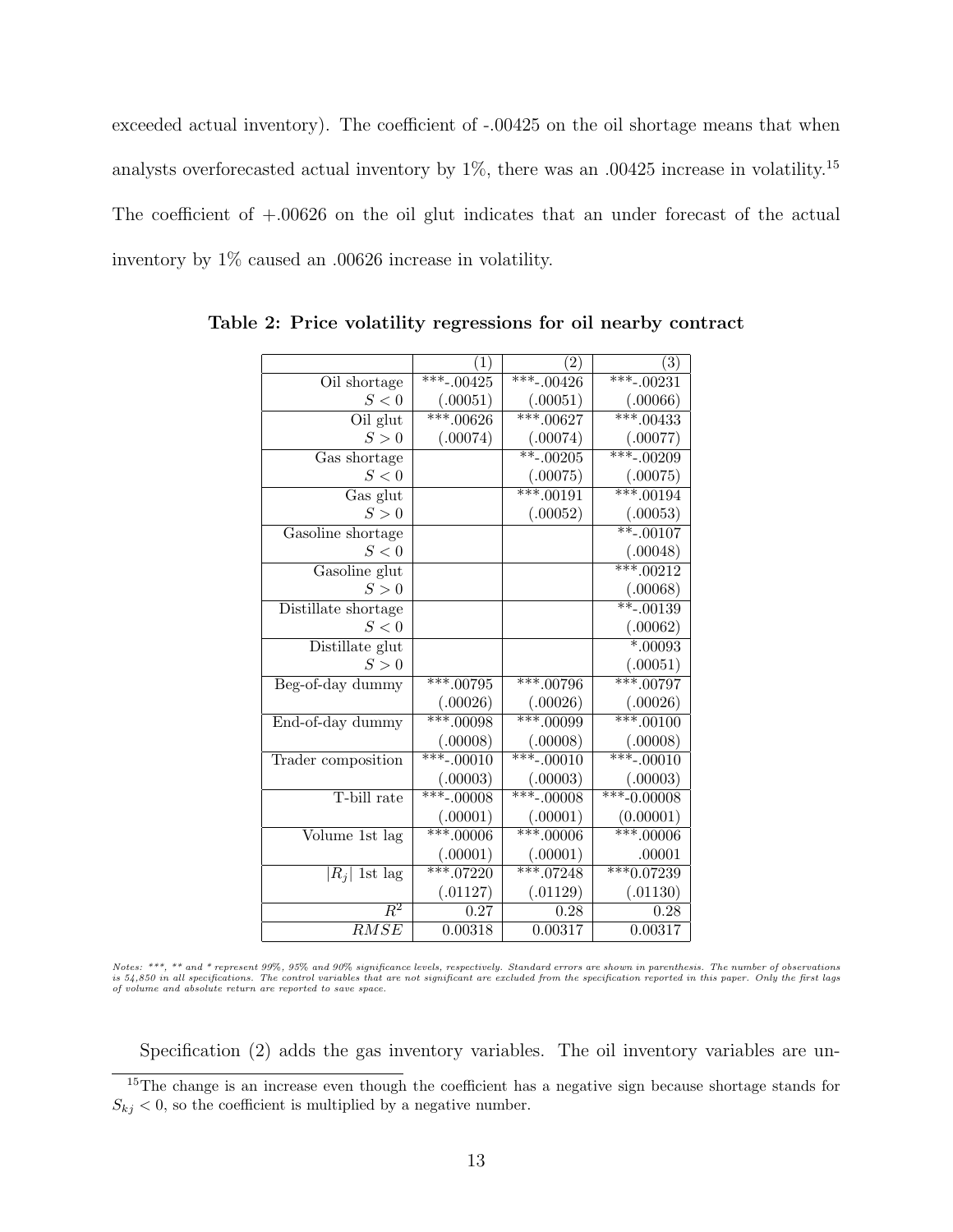affected. The coefficients of -.00205 and +.00191 on the gas shortage and the gas glut are about one-half and one-third the size of their oil counterparts, respectively, although gas inventory announcements still have a sizeable effect on the oil price volatility, especially when compared to the mean intraday absolute return of .00272 shown in Figure 1.<sup>16</sup>

Specification (3) adds control variables for the gasoline and distillate inventory. Even though adding these variables decreases the oil shortage and oil glut estimates, the gas shortage and gas glut estimates are unaffected, and, in fact, the gas inventory variables become more important relative to the oil inventory variables. The gas shortage impact becomes almost as large as that of an oil shortage while a gas glut has about one-half the impact of an oil glut.

We would expect that a gas shortage means anticipated increases in the price of gas, so firms that can use either fuel move, when possible, to oil, and similarly, a gas glut would attract those firms that can use either source of energy as they expect a drop in the price of gas. Hence, just as it is puzzling that we find the impact of oil surprises on the price of oil is asymmetric (consistent with what Kuper and van Soest, 2006, among others, have found in earlier studies), it is reassuring that we find the impact of gas gluts and shortages to be relatively symmetric in magnitude.

#### 4.1.3 Joint Model of Oil and Gas Price Volatility

To put the effect of gas inventory announcements on the *oil* price volatility in perspective, the effect of *oil* inventory announcements on the *gas* price volatility is analyzed for comparison. Since errors may be correlated across the oil and gas regressions, a seemingly unrelated

<sup>&</sup>lt;sup>16</sup>A concern arises in large samples that statistical significance of results is driven by sample size. This is less of a concern here since several control variables, such as weekly refinery utilization announcements, daily VIX data, and intraday S&P 500 returns and absolute returns are not statistically significant.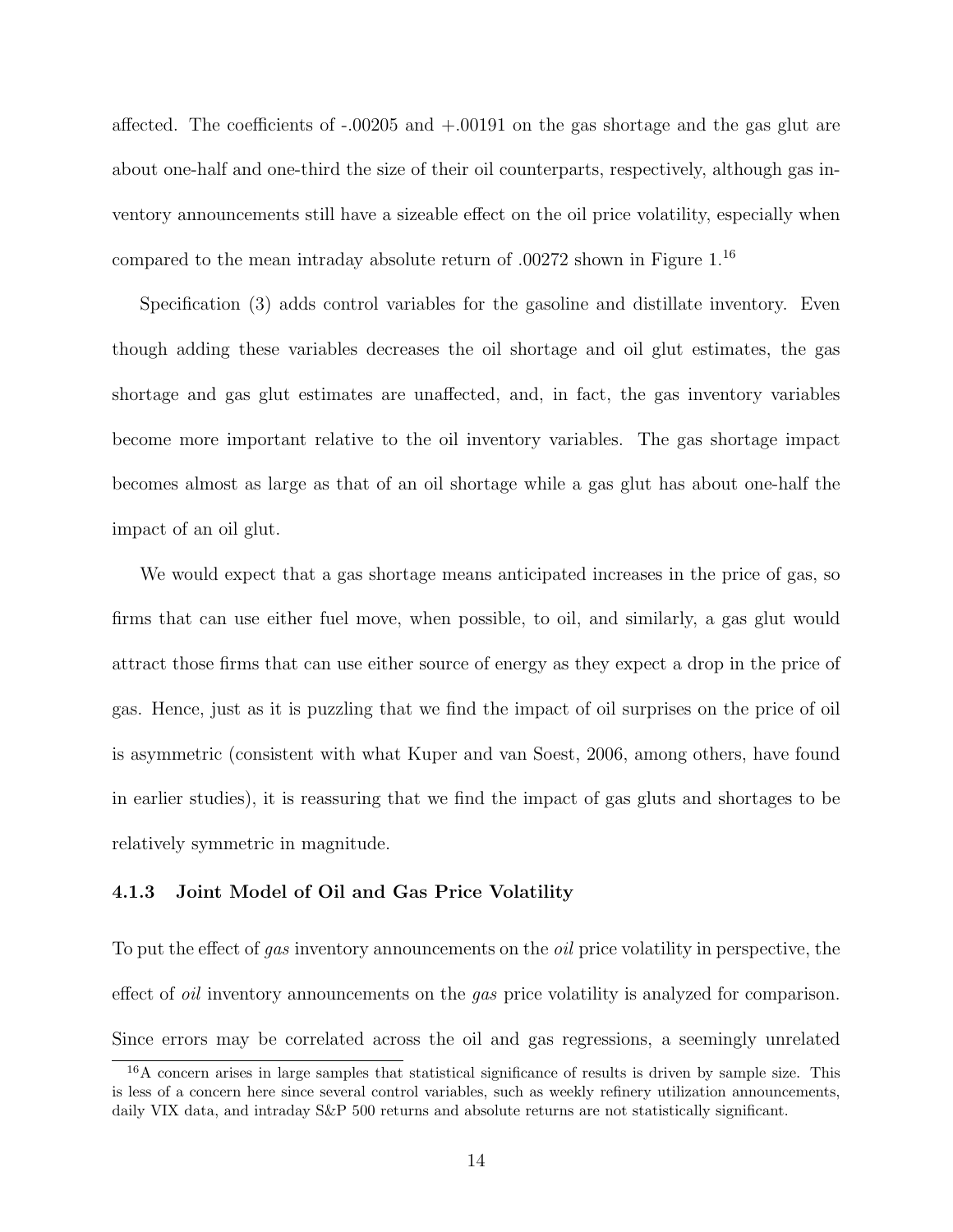regression (SUR) is estimated using the oil and gas equations specified by (1). Table 3 displays the results. Again, the coefficients are sizeable given the intraday absolute returns shown in Figure 1.

|              | Oil price volatility | Gas price volatility |
|--------------|----------------------|----------------------|
| Oil shortage | $***-00235$          | $***-00101$          |
| S<0          | (.00030)             | (.00041)             |
| Oil glut     | $***.00436$          | $***.00104$          |
| S>0          | (.00030)             | (.00040)             |
| Gas shortage | $\sqrt{***00212}$    | $***-02432$          |
| S<0          | (.00061)             | (.00087)             |
| Gas glut     | $***.00198$          | $\sqrt{***.02110}$   |
| S>0          | (.00044)             | (.00064)             |

Table 3: SUR model for oil and gas price volatility

Notes: \*\*\*, \*\* and \* represent 99%, 95% and 90% significance levels, respectively. Standard errors are shown in parenthesis. The number of observations is 54,850. Only the oil and gas inventory variables are reported to save space.

As would be expected, there is little change in the estimated impacts of gas gluts and shortages on the volatility of oil. And consistent with spillover effects across the markets, surprise oil gluts and shortages have the expected directional impact on gas volatility. What perhaps needs explaining is that the effect of both gas gluts and gas shortages on the oil price volatility is more than twice as strong as the effect of oil gluts and oil shortages on the gas price volatility. At first thought, the stronger effect of gas gluts and shortages on oil prices when compared to the effect of oil gluts and shortages on gas prices may seem counterintuitive, especially since the oil market is so much larger. But as shown in Figure 2, if the demand for gas is flatter than the demand for oil, as would be expected since many more users of gas can switch to oil, proportionately, than the share of oil users who can switch to gas, an equal shift of demand curves (from users switching back and forth) will have a greater impact on the price of gas, all else equal. Interestingly, the own-effects for oil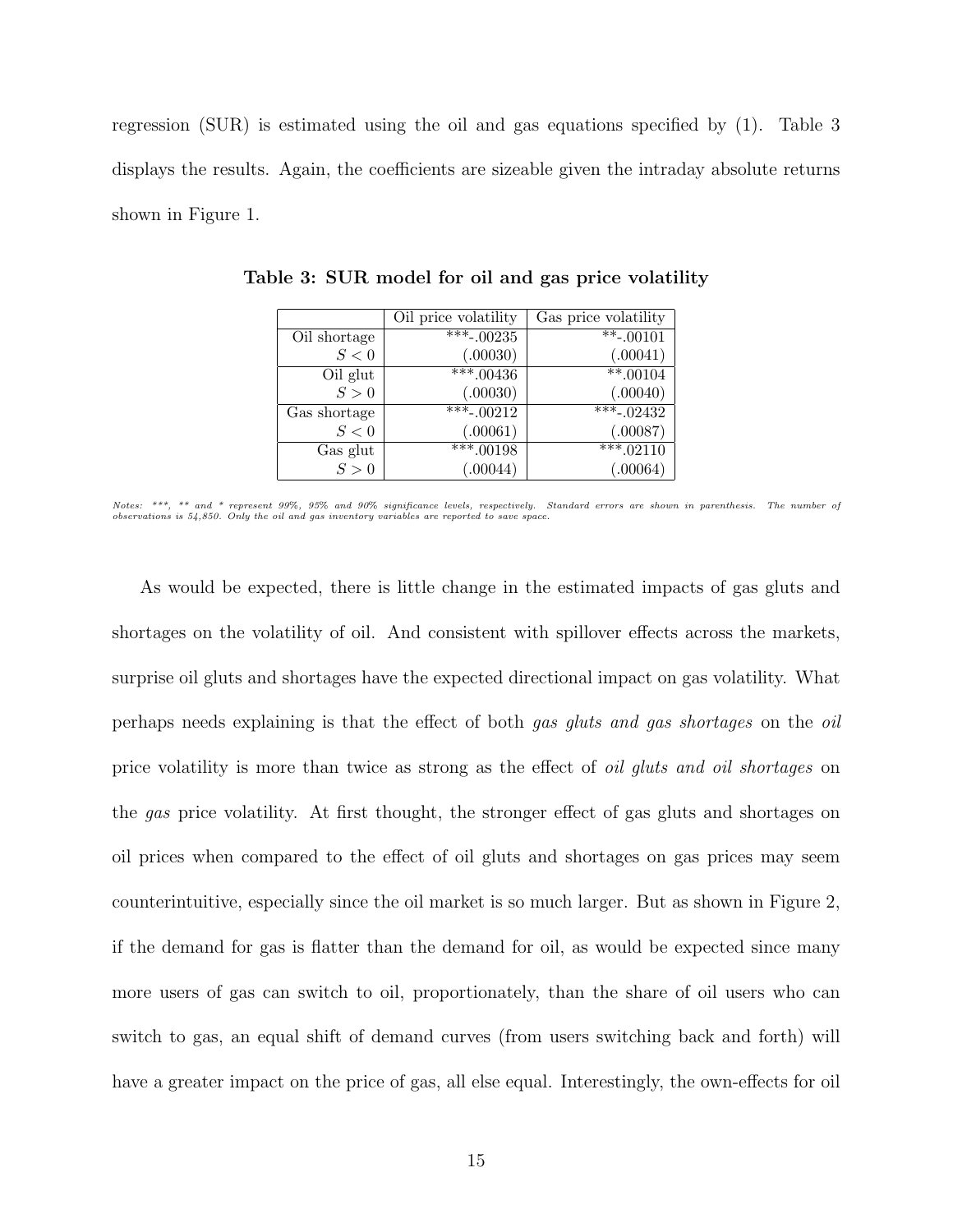and for gas shortages are nearly equal in sign and magnitude.

### Figure 2: Comparison of effect of inventory change on oil and gas markets



### 4.1.4 Effect across Futures Contract Maturities

To investigate how current news announcements affect futures price volatility further into the future, we ran the model for the nearby contract, denoted as Contract 1, and the following six months' contracts for oil and gas. Again, since errors may be correlated across the regressions for the different maturities, SUR is applied.<sup>17</sup>

<sup>&</sup>lt;sup>17</sup>This leads to the slight differences between results for the nearby contract reported in Table 2 that uses OLS and Table 4 that uses SUR. Also, since contracts with longer maturities are traded less frequently, these contracts have more missing observations than the nearby contract. Oil contracts 2 through 8 have 0.42%,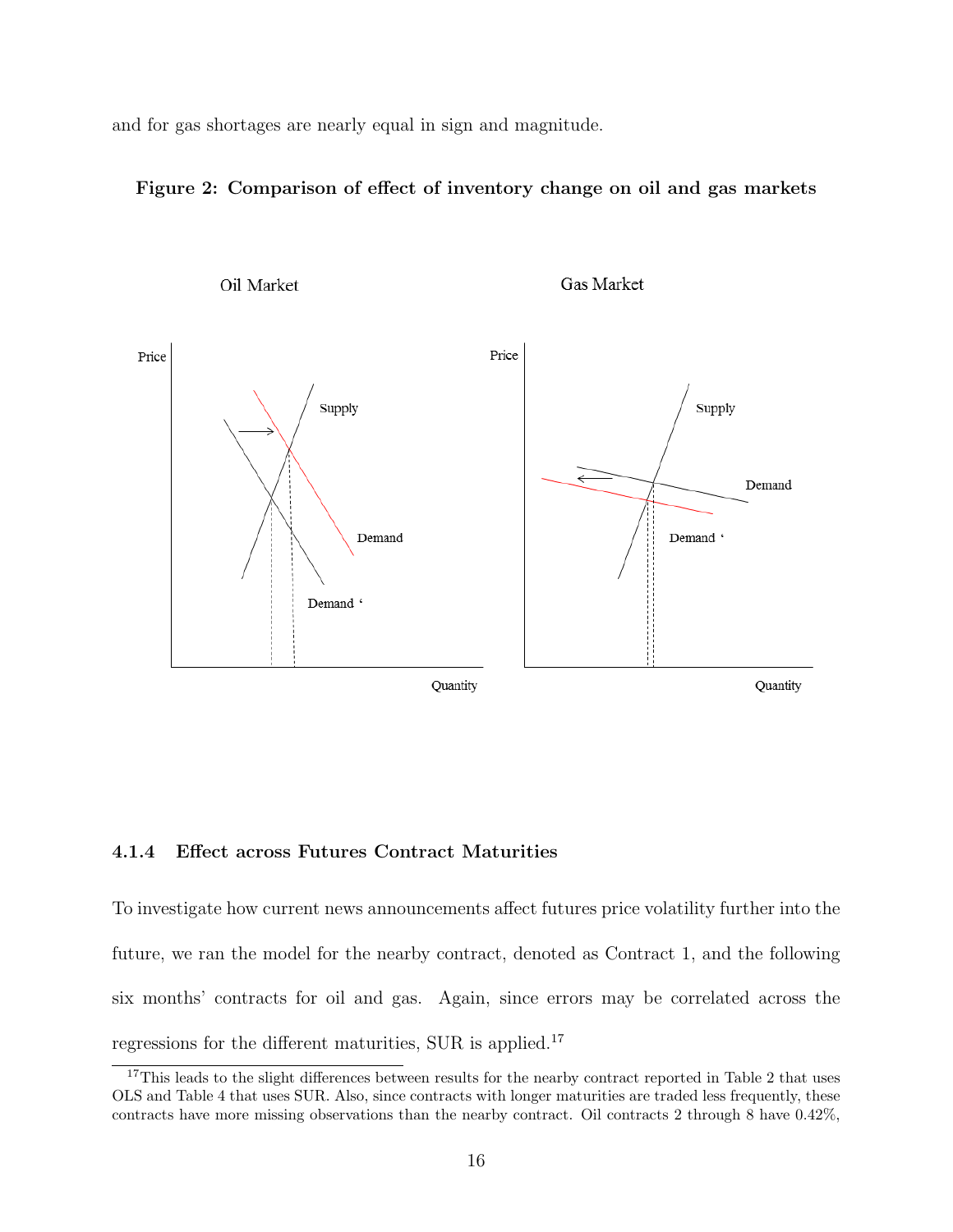Table 4 displays the results for the oil and gas inventory variables. The two-way causality indicated by the cross-commodity effect holds across the maturity structure as the oil and gas inventory variables remain significant for the longer maturities. The results described above are, therefore, robust to the maturity structure. In general, the coefficients increase as the length of the contract decreases, supporting the Samuelson (1965) theorem, which states that futures contracts become more volatile as their expiration date approaches.

Table 4: Price volatility of contracts with longer maturities

|                         | $\rm Contract~1$ | Contract 2   | Contract 3   | Contract 4   | Contract 5   | Contract 6   | Contract 7   | Contract 8              |
|-------------------------|------------------|--------------|--------------|--------------|--------------|--------------|--------------|-------------------------|
| Oil shortage            | $***-00223$      | $**$ .00197  | $**$ .00185  | $**$ -.00067 | $**$ -.00124 | $*$ -.00057  | $-.00005$    | $-.00048$               |
| S<0                     | (.00030)         | (.00026)     | (.00026)     | (.00028)     | (.00030)     | (.00031)     | (.00031)     | (.00031)                |
| Oil glut                | $**$ *.00428     | $***.00352$  | $***.00334$  | $***.00208$  | $***.00224$  | $***.00083$  | $***.00116$  | .00043                  |
| S>0                     | .00031)          | .00027)      | .00027)      | .00029)      | 00031        | (.00031)     | .00032)      | 00032)                  |
| Gas shortage            | $**$ .00233      | $**$ .00243  | $**$ -.00136 | $*$ -.00095  | $**$ -.00178 | $*$ -.00105  | $-4.35e-06$  | $-.00021$               |
| S<0                     | .00062)          | 0.00054      | .00054)      | .00058)      | 00063        | 00063        | .00065)      | .00064)                 |
| Gas glut                | $***.00241$      | $**$ *.00223 | $***.00206$  | $**$ .00135  | $***.00247$  | $**$ *.00139 | $***.00167$  | .00011                  |
| S > 0                   | 00045            | (.00040)     | .00039)      | .00042)      | (.00046)     | (.00046)     | (.00047)     | 00047                   |
| Panel b): Gas contracts |                  |              |              |              |              |              |              |                         |
|                         | $\rm Contract~1$ | Contract 2   | Contract 3   | Contract 4   | Contract 5   | Contract 6   | Contract 7   | Contract 8              |
| Oil shortage            | $***-00096$      | $***-00080$  | $***-00116$  | $***-00105$  | $***-00070$  | $-.00053$    | $-.00030$    | $-.00001$               |
| S<0                     | 00043            | (.00041)     | (.00038)     | (.00035)     | (.00035)     | (.00033)     | 0.00034)     | .00032)                 |
| $\overline{O}$ il glut  | $**.00100$       | .00063       | $**.00086$   | .00035       | .00043       | *.00061      | .00038       | $\overline{***}$ .00104 |
| S > 0                   | (.00044)         | (.00041)     | 00038        | 00036        | (.00036)     | (.00034)     | (.00035)     | 00033                   |
| Gas shortage            | $***-0.2486$     | ***-.02315   | $***-.02062$ | $***-01168$  | ***-.01141   | $***-01015$  | $***-00752$  | $***-00724$             |
| S<0                     | 00088            | (.00083)     | .00077)      | (.00072)     | 00073        | (.00069)     | (.00070)     | .00067)                 |
| Gas glut                | $**$ .02120      | $***.02059$  | $***.01782$  | $**$ .01515  | $***.01220$  | $**$ .01194  | $**$ *.00827 | $**$ * 00766            |
|                         |                  |              |              |              |              |              |              |                         |

Panel a): Oil contracts

Notes: \*\*\*, \*\* and \* represent 99%, 95% and 90% significance levels, respectively. Standard errors are shown in parenthesis. The number of observations is 54,598. Only the oil and gas inventory variables are reported to save space.

#### 4.1.5 Pre-Announcement and Post-Announcement Effects

We also find that oil and gas inventory announcements affect the oil price volatility even

prior to the announcement. Dummy variables for the intervals before and after the an-

<sup>6.79%, 25.69%, 46.43%, 60.76%, 71.30%</sup> and 77.54% missing observations, respectively. Gas contracts 2 through 8 have 1.19%, 5.83%, 11.83%, 17.97%, 24.81%, 33.24% and 40.07% missing observations, respectively. As in the nearby contract, the missing observations are set equal to the previous observation. However, since the number of missing observations varies across the contracts, an unbalanced SUR is applied as a robustness check. The results do not change. Contracts with maturities longer than eight months do not have significant coefficients on the inventory variables, so they are not reported.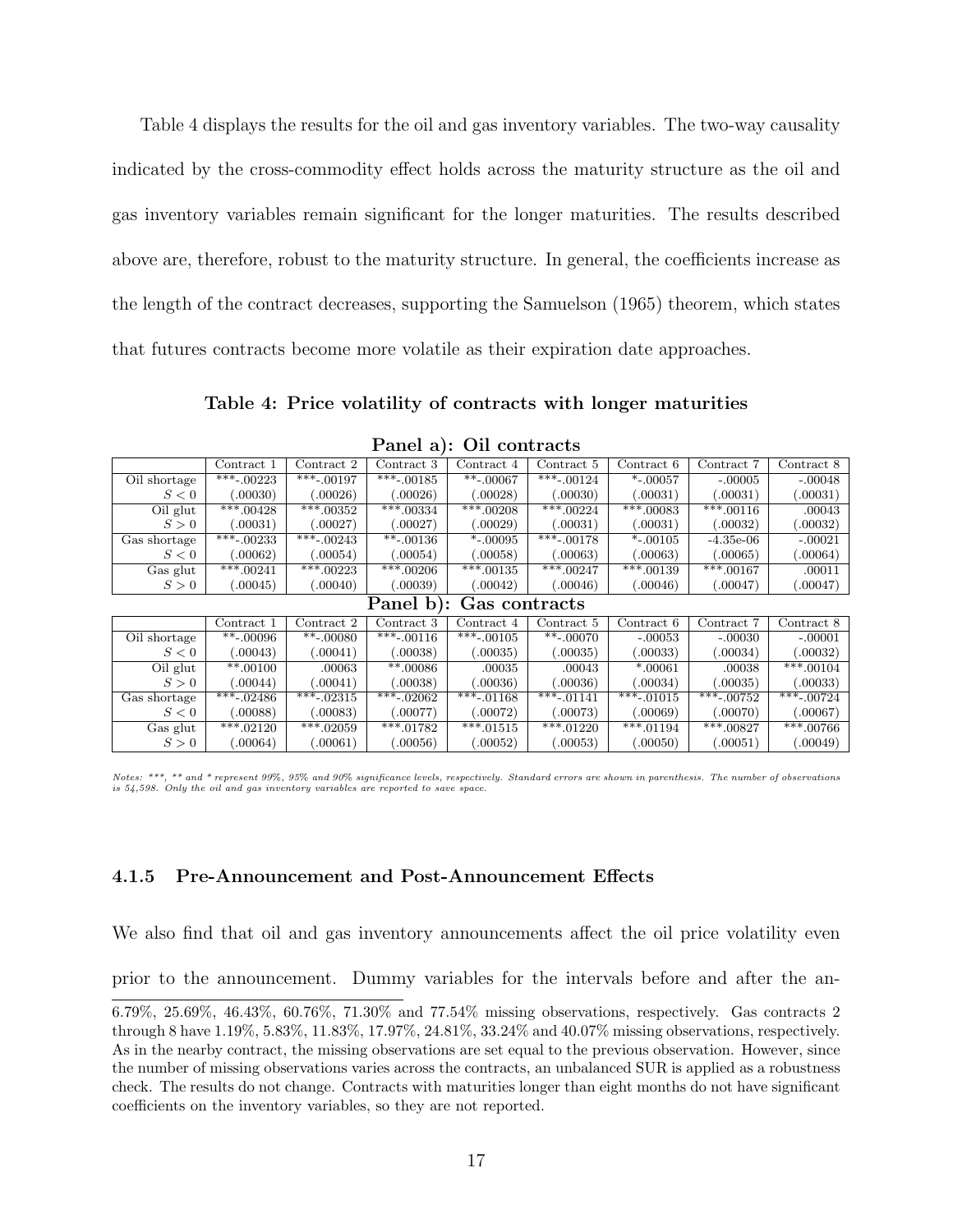nouncements indicate that volatility is lower than usual for approximately 70 minutes before the oil announcements and 30 minutes before the gas announcements. After the announcement, oil volatility remains higher than usual for approximately 60 minutes following the oil announcements and 20 minutes following the gas announcements. This suggests that oil market participants decrease their trading activity while waiting for the inventory report announcements and increase their trading activity once the reports are released.

We find similar results for gas futures volatility, which remains higher than usual for approximately 40 minutes after the oil announcements and 30 minutes after the gas announcements. This fast adjustment is consistent with what has been found in other financial markets, for example, the effect of macroeconomic announcements on bond price volatility (Balduzzi, Elton and Green, 2001).

### 4.2 Robustness Checks

#### 4.2.1 Structural Breaks and Business Cycle

The oil and gas markets were subject to numerous shocks and developments during the sample period, such as the increase in futures trading, the introduction of LNG technology, and the development of the shale gas fields. Hence we repeated our estimations adding dummy variables for individual years and, separately, for individual months. The sample period was also split into sub-periods before and after the recent recession. In addition, a structural break test was performed following Hansen (2001). The results indicating bidirectional causality were unaffected nor were the magnitudes of the parameter estimates appreciably different. Controlling for seasonal effects, likewise, had no material impact on our findings.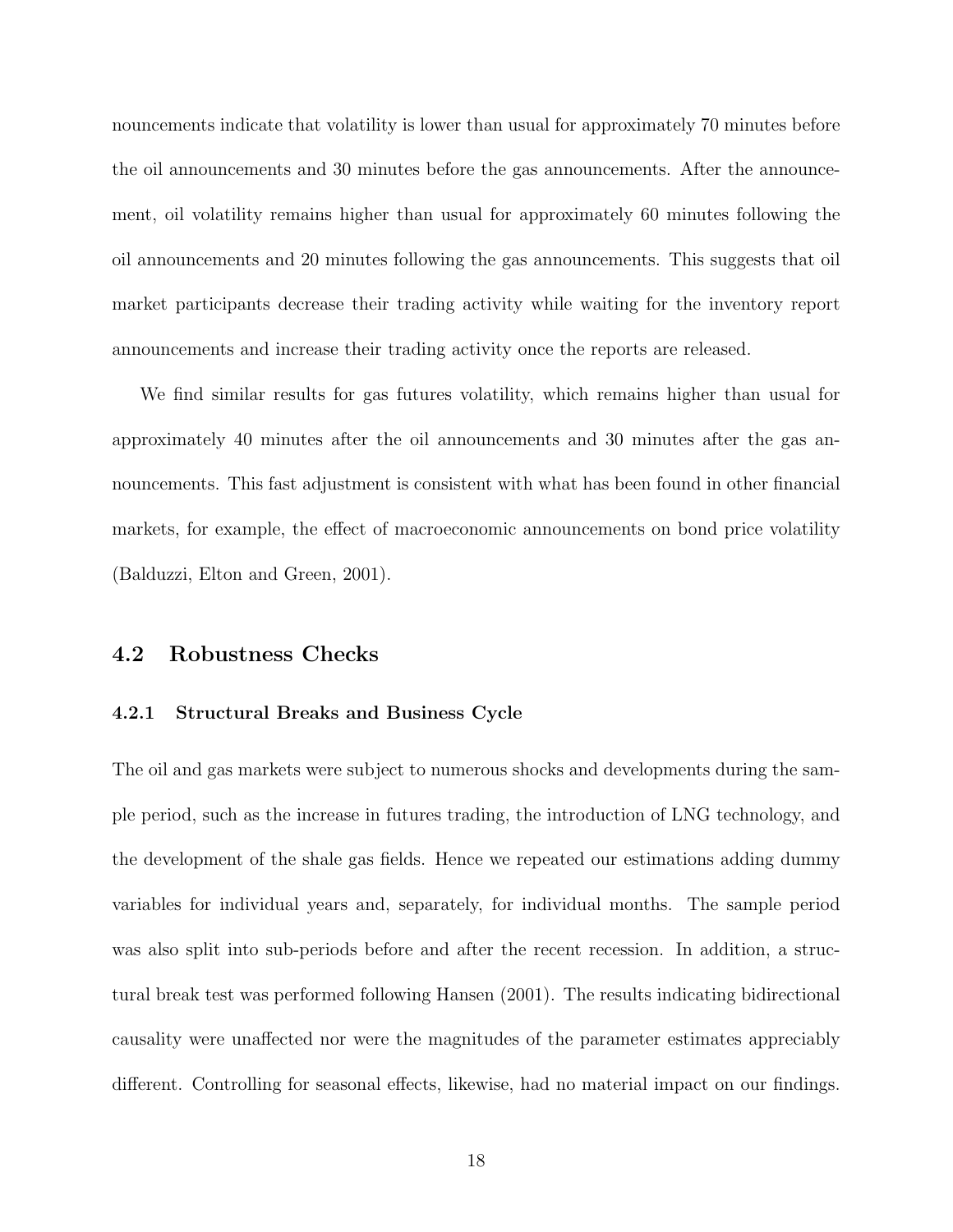Finally, because oil and gas volatility varies during the sample period, we included ratios of the absolute value of the daily return to the absolute value of average daily return for each day of the week and added dummy variables for periods when oil and gas prices were below mean values. Again, there was no substantive change in our results.

Because oil and gas prices exhibit time-varying volatility, generalized autoregressive conditional heteroskedasticity (GARCH) models lend themselves as tools for analyzing the data in addition to the OLS. We, therefore, implemented the  $EGARCH(1,1)$  model with one ARCH term and one GARCH term with the Gaussian distribution that allows for an asymmetric reaction to positive and negative innovations.

$$
R_j = \alpha + \sum_{i=1}^{I} \beta_i R_{j-i} + \sum_{k=1}^{K} \sum_{l=0}^{L} \gamma_{kl} S_{k,j-l} + \sum_{k=1}^{K} \sum_{l=0}^{L} \delta_{kl} S_{k,j-l} \times I(S_{k,j-l} > 0) + \sum_{m=1}^{M} \theta_m \{Z_m\} + \varepsilon_j, (2)
$$

$$
\log(h_j^2) = \nu + \phi \log(h_{j-1}^2) + \omega \left| \frac{\varepsilon_{j-1}}{\sqrt{h_{j-1}}} \right| + \rho \frac{\varepsilon_{j-1}}{\sqrt{h_{j-1}}},\tag{3}
$$

where equation  $(2)$  is the mean equation, equation  $(3)$  is the conditional variance equation, and the distribution of the error conditional on an information set at time  $j$ ,  $\Psi_j$ , is assumed to be  $\varepsilon_j|\Psi_j \sim N[0, h_j^2]$ . The term  $\rho \frac{\varepsilon_{j-1}}{\sqrt{h_{j-1}}}$  captures the asymmetry because positive innovations  $\varepsilon_j > 0$  are allowed to have different effects on the conditional variance than negative innovations  $\varepsilon_j < 0$ . The results were identical to what we found with OLS in terms of signs, significance, and relative magnitudes.

# 5 Implications and Conclusions

Despite strong theoretical foundations to expect two-way causality and empirical results showing that the two markets are cointegrated, previous research on the relationship between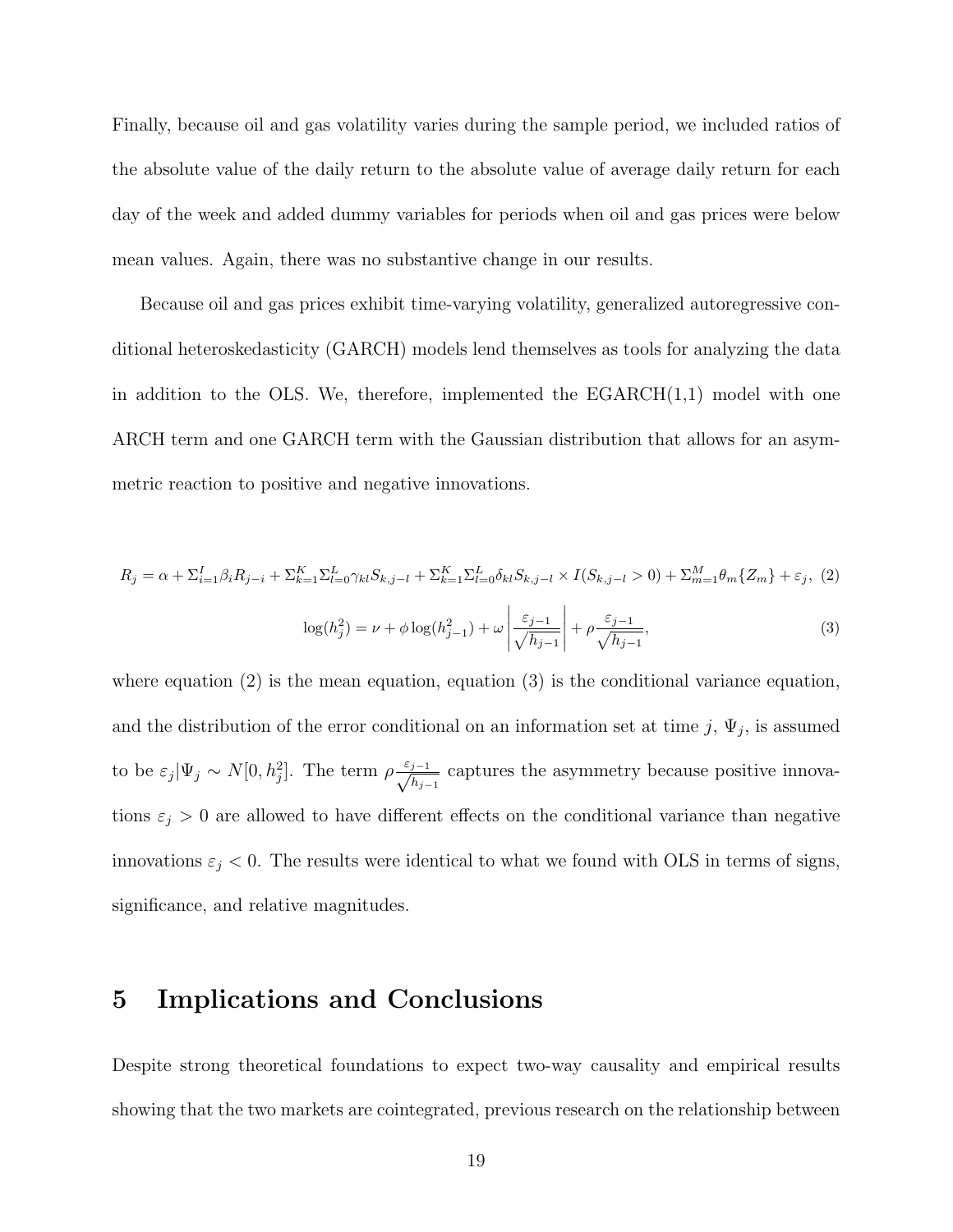the crude oil and natural gas markets concluded that the oil market affects the gas market but not vice versa. This paper dispels the notion of one-way causality, finding empirical support for bi-directional causality and lending support to a hypothesis of interrelated markets.

Our direct test measures how futures prices respond to surprises in inventory announcements. Our estimates indicate the immediate (meaning effect of the shock on the closest 10-minute interval) impact of a 1% surprise in gas inventory changes the oil price by \$0.158. This compares to the average price change over 10-minute intervals on non-announcement days, i.e., Mondays, Tuesdays and Fridays, of \$0.100 which is more than 50% increase. Applying this price impact on average daily open interest of futures contracts for the first six months to the worth of the market amounts to \$84,000,000. This is a conservative estimate since it considers only the effect during the first 10-minute interval. And finally, as open interest contracts have been rising steadily, the magnitude of the impact on the worth of the market would be even higher now.

As documented by Buyuksahin, Haigh, Harris, Overdahl and Robe (2008) and Basu and Gavin (2011), the recent dramatic rise in oil and gas futures trading is mainly due to greater participation by financial institutions (investment banks, mutual funds, pension funds, university endowment funds and hedge funds) in trading commodity derivatives to increase gain and diversify risks. The results here allow commodity markets investors to better understand the sources of risks and price volatility spillovers between the markets. They also allow policymakers to better manage volatility spillovers between the energy markets and financial markets, mitigating risks and improving the efficiency of the economy.<sup>18</sup> Moreover, recent

<sup>18</sup>See, for example, Kilian and Park (2009), Cifarelli and Paladino (2010), and Hammoudeh, Yuan and McAleer (2010).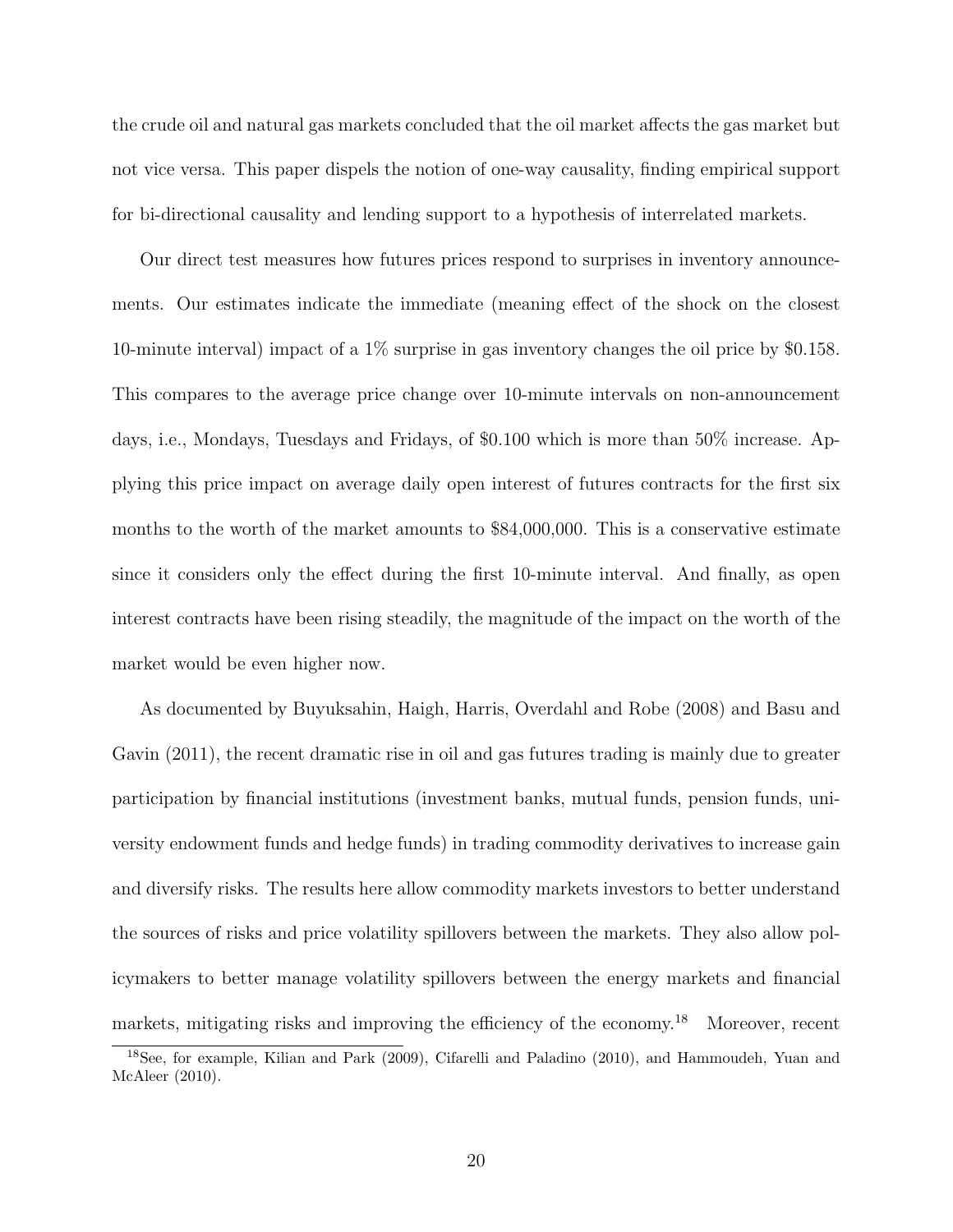policy has promoted gas as a cleaner, cheaper and domestic alternative to oil. As shale gas discoveries lower the price of gas, supply shocks in the gas markets may increasingly reverberate through the oil market and economy in general.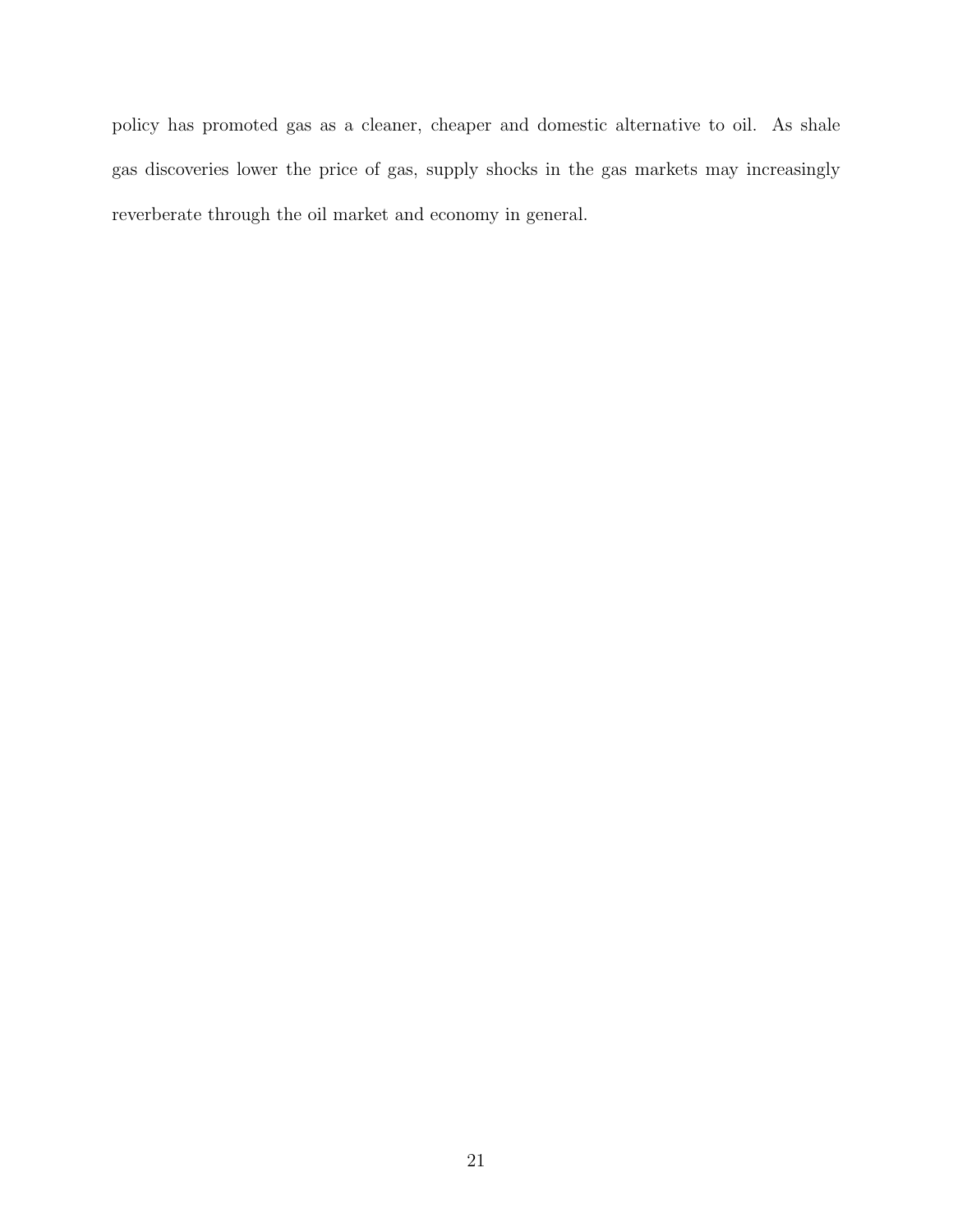Acknowledgements: The authors thank Fabio Ghironi, Georg Strasser, Donald Cox, Alan Love, Richard Tresch, Jon Yoder and especially Christopher Baum for their invaluable comments. The authors are also grateful to Barbara Mento at the Boston College Library for assistance in obtaining the data.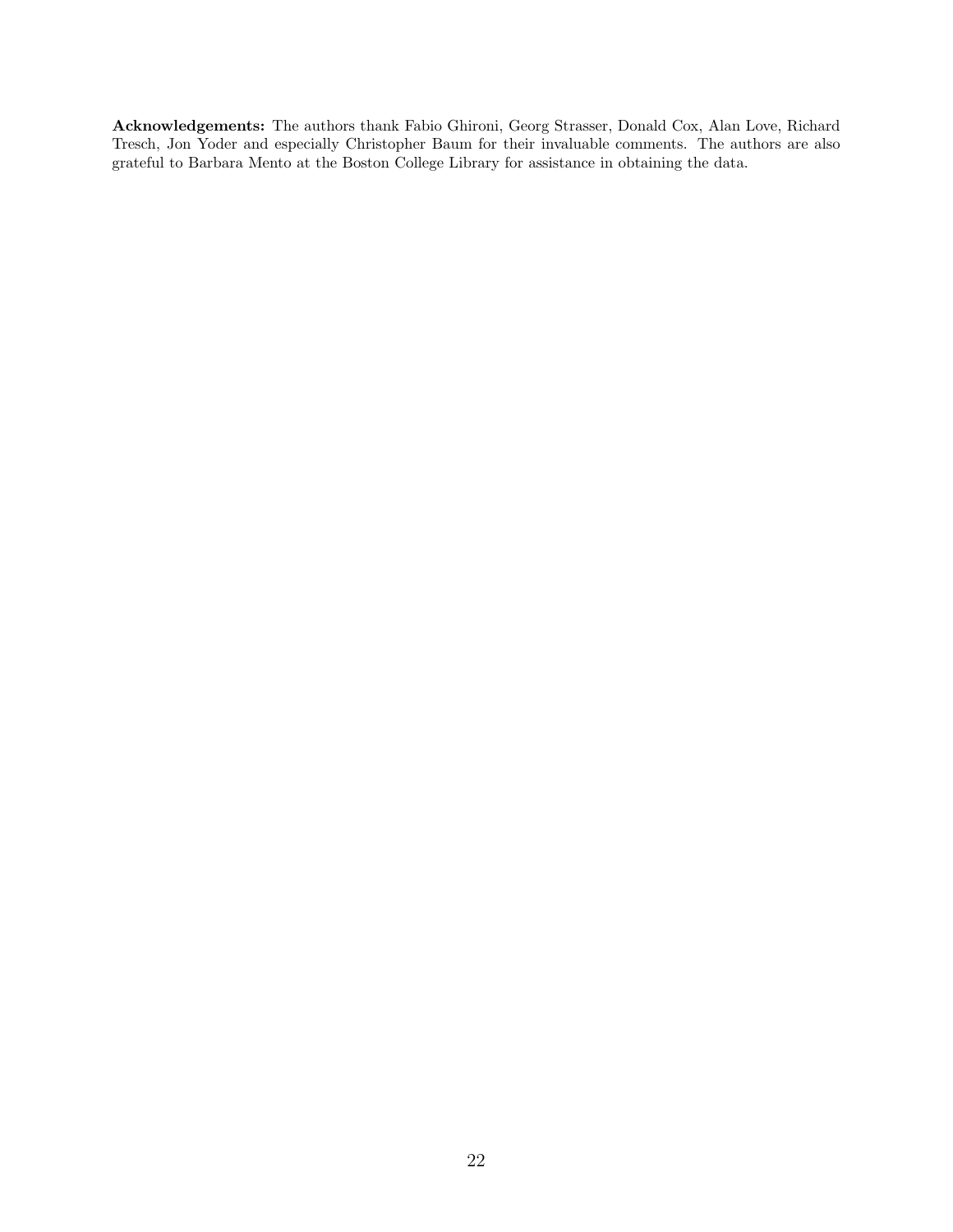# References

- [1] Andersen, T.G., Bollerslev, T., Diebold, F.X., Labys, P., 2000. Great realizations. Risk (March), 105-109.
- [2] Andersen, T.G., Bollerslev, T., Diebold, F.X., Vega, C., 2003. Micro effects of macro announcements: Real-time price discovery in foreign exchange. The American Economic Review 93, 38-62.
- [3] Asche, F., Osmundsen, P., Sandsmark, M., 2006. The UK market for natural gas, oil and electricity: Are the prices decoupled? The Energy Journal 27, 27-40.
- [4] Ates, A., Wang, G.H.K., 2007. Price dynamics in energy spot and futures markets: The role of inventory and weather. Akdeniz University and George Mason University Manuscript.
- [5] Balduzzi, P., Elton, E.J., Green, T.C., 2001. Economic news and bond prices: Evidence from the US Treasury market. Journal of Financial and Quantitative Analysis 36, 523-543.
- [6] Basu, P., Gavin, W.T., 2011. What explains the growth in commodity derivatives? Federal Reserve Bank of St. Louis Review 93, 37-48.
- [7] Becker, K.G., Finnerty, J.E., Kopecky, K.J., 1993. Economic news and intraday volatility in international bond markets. Financial Analysts Journal 49, 81-86.
- [8] Bjursell, J., Gentle, J.E., Wang, G.H.K., 2009. Inventory announcements, jump dynamics and volatility in U.S. energy futures markets. George Mason University Manuscript.
- [9] Bollerslev, T., Cai, J., Song, F.M., 2000. Intraday periodicity, long memory volatility, and macroeconomic announcement effects in the US Treasury bond market. Journal of Empirical Finance 7, 37-55.
- [10] Buyuksahin, B., Haigh, M.S., Harris, J.H., Overdahl, J.A., Robe, M.A., 2008. Fundamentals, trader activity and derivative pricing. SSRN Working Paper.
- [11] Chang, C., Daouk, H., Wang, A., 2009. Do investors learn about analyst accuracy? A study of the oil futures market. The Journal of Futures Markets 29, 414-429.
- [12] Cifarelli, G., Paladino, G., 2010. Oil price dynamics and speculation: A multivariate financial approach. Energy Economics 32, 363-372.
- [13] Dacorogna, M.M., Gancay, R., Muller, U., Olsen, R.B., Pictet, O.V., 2001. An introduction to highfrequency finance, first ed. Academic Press.
- [14] Ding, Z., Granger, C.W.J., Engle, R.F., 1993. A long memory property of stock market returns and a new model. Journal of Empirical Finance 1, 83-106.
- [15] Ederington, L.H., Guan, W., 2005. Forecasting volatility. The Journal of Futures Markets 25, 465-490.
- [16] Ederington, L.H., Lee, J.H., 1993. How markets process information: News releases and volatility. The Journal of Finance 48, 1161-1191.
- [17] Energy Information Administration of the U.S. Department of Energy (2011, September 6). Retrieved from http://www.eia.doe.gov.
- [18] Futures Industry Magazine Annual Volume Survey: 2008 A Wild Ride, 2008.
- [19] Gay, G.D., Simkins, B.J., Turac, M., 2009. Analyst forecasts and price discovery in futures markets: The case of natural gas storage. The Journal of Futures Markets 29, 451-477.
- [20] Gregoire, P., Boucher, M., 2008. Maturity effect and storage announcements: The case of natural gas. International Journal of Business Forecasting and Marketing Intelligence 1, 21-29.
- [21] Gwilym, O.A., McMillan, D., Speight, A., 1999. The intraday relationship between volume and volatility in LIFFE futures markets. Applied Financial Economics 9, 593-604.
- [22] Hammoudeh, S.M., Yuan, Y., McAleer, M., 2010. Exchange rate and industrial commodity volatility. Kyoto Institute of Economic Research Discussion Paper Series No. 741.